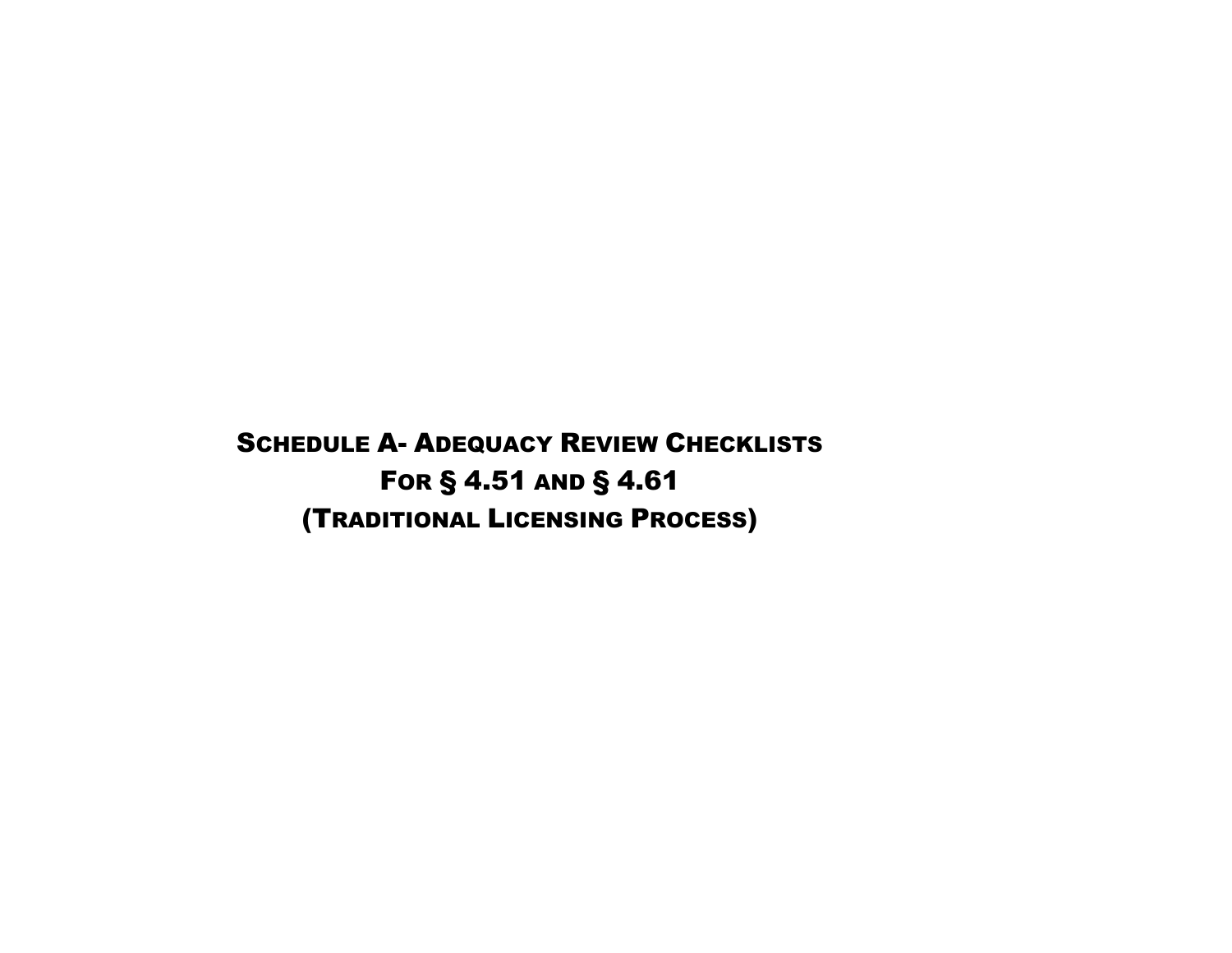# **LICENSE APPLICATION MAJOR CONSTRUCTED HYDRO EXHIBITS A-D, F, G, REGULATIONS (§ 4.51)**

| <b>SUBJECT</b>                                                                                                | <b>ADEQUATE</b> | <b>COMMENTS</b> |
|---------------------------------------------------------------------------------------------------------------|-----------------|-----------------|
| §4.51 (a) - Initial Statement                                                                                 |                 |                 |
| (1) Applicant Name                                                                                            |                 |                 |
| (2) Project Location                                                                                          |                 |                 |
| (3) Business address for applicant and agents                                                                 |                 |                 |
| (4) Citizenship and preferences                                                                               |                 |                 |
| (5) State requirements and compliance                                                                         |                 |                 |
| (6) Owners of existing facilities                                                                             |                 |                 |
| <b>Other Information</b>                                                                                      |                 |                 |
| Federal, state, local political entities and facilities identified, and<br>affected Indian tribes §4.32(a)(2) |                 |                 |
| Notice issued in local newspapers with proof of publication<br>§4.32(b)(6)                                    |                 |                 |
| § 4.51(b) Exhibit A - Project Description                                                                     |                 |                 |
| (1) Composition, dimensions, and configuration of dams, spillways,<br>penstocks, powerhouses, tailraces, etc. |                 |                 |
| (2) Reservoir area, gross and usable capacity, and elevation                                                  |                 |                 |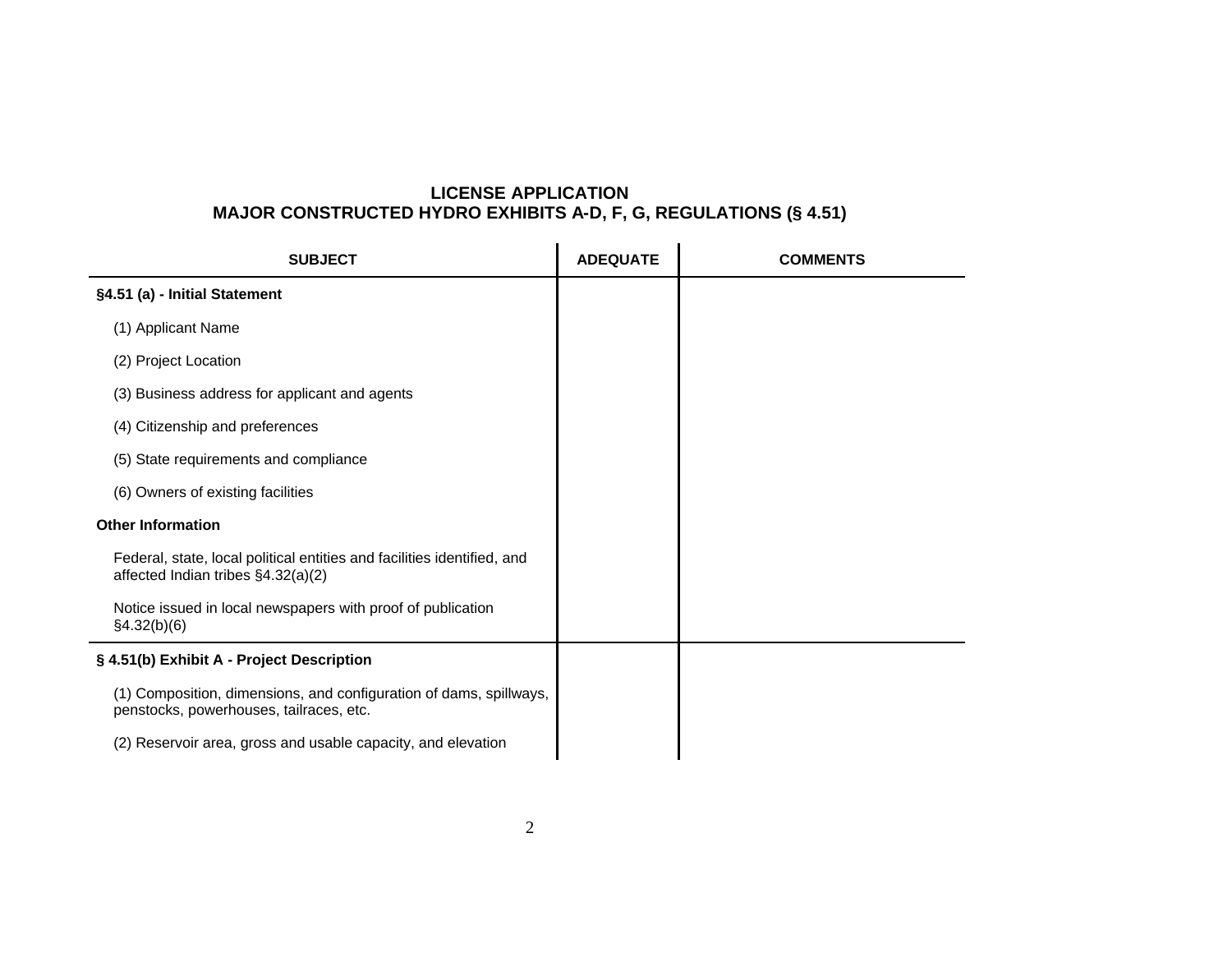| <b>SUBJECT</b>                                                                                                                         | <b>ADEQUATE</b> | <b>COMMENTS</b> |
|----------------------------------------------------------------------------------------------------------------------------------------|-----------------|-----------------|
| (3) Number, type, and capacities of turbines and generators                                                                            |                 |                 |
| (4) Transmission line numbers, lengths, voltage, and<br>interconnections                                                               |                 |                 |
| (5) Appurtenant facilities and equipment (electrical, mechanical,<br>etc.) specifications                                              |                 |                 |
| (6) U.S. lands identified                                                                                                              |                 |                 |
| § 4.51(c) Exhibit B - Project Operation                                                                                                |                 |                 |
| (1) Manual/automatic operation; annual plant factor; operation<br>during adverse/mean/high water years                                 |                 |                 |
| (2) Estimates of dependable capacity and generation, including:                                                                        |                 |                 |
| (i) Recorded minimum, mean, and maximum flows; losses;<br>monthly flow duration curves; critical streamflow for dependable<br>capacity |                 |                 |
| (ii) Area-capacity curve with gross and usable storage; rule<br>curve                                                                  |                 |                 |
| (iii) Plant minimum/maximum hydraulic capacity                                                                                         |                 |                 |
| (iv) Tailwater rating curve                                                                                                            |                 |                 |
| (v) Head vs. power plant capability curve; maximum, normal,<br>and minimum heads                                                       |                 |                 |
| (3) Statement of use of project power and load curves                                                                                  |                 |                 |
| (4) Statement of plans for future development                                                                                          |                 |                 |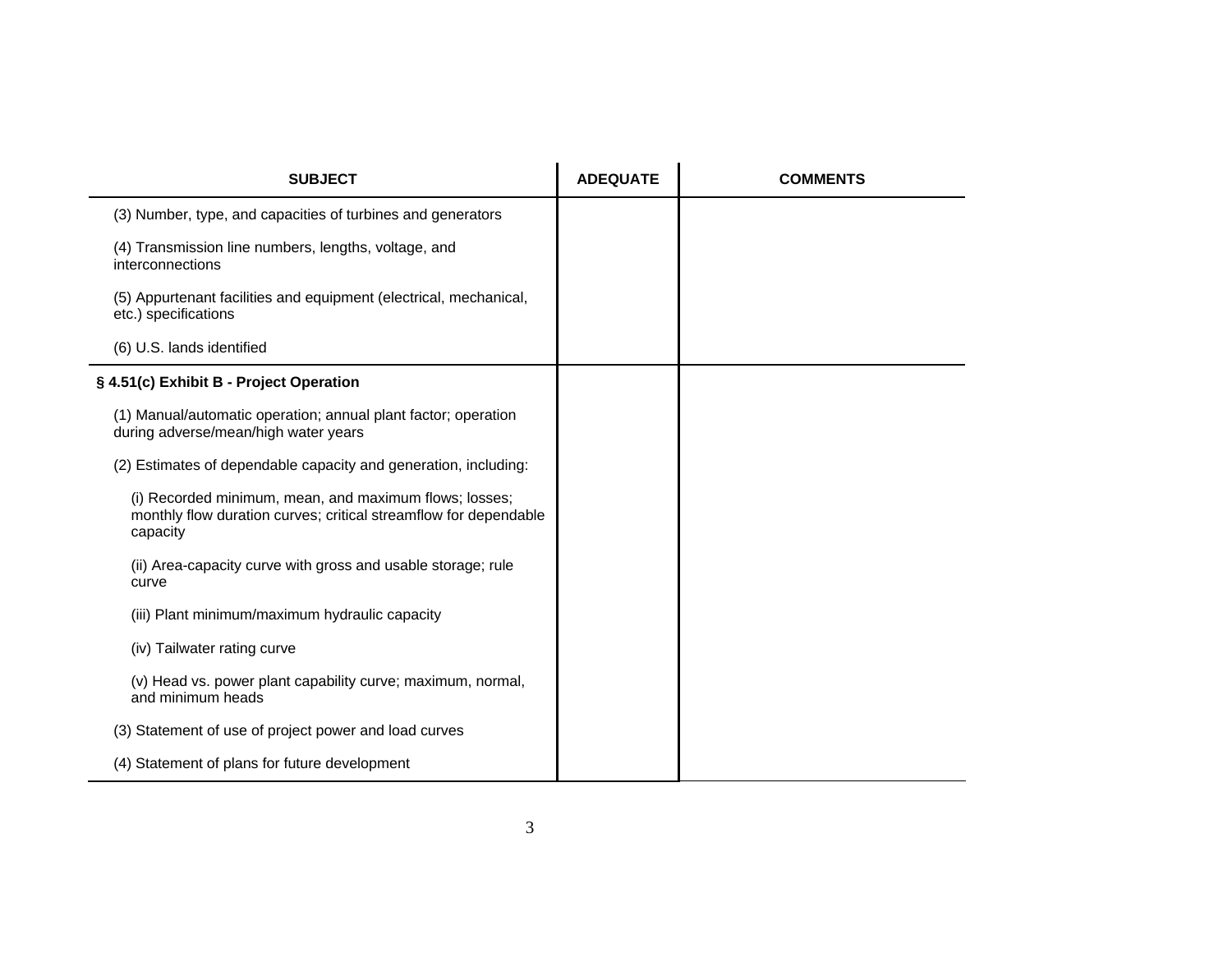| <b>SUBJECT</b>                                                                            | <b>ADEQUATE</b> | <b>COMMENTS</b> |
|-------------------------------------------------------------------------------------------|-----------------|-----------------|
| §4.51(d) Exhibit C - Construction History                                                 |                 |                 |
| (1) Construction chronology of existing structures, including:                            |                 |                 |
| (i) Commencement and completion of construction                                           |                 |                 |
| (ii) Commencement of commercial operation                                                 |                 |                 |
| (iii) Dates of additions/modifications                                                    |                 |                 |
| (2) Schedule of proposed work (if applicable)                                             |                 |                 |
| § 4.51(e) Exhibit D - Costs and Financing                                                 |                 |                 |
| (1) If initial license, a tabulated cost statement, identifying costs of:                 |                 |                 |
| (i) Land or water rights                                                                  |                 |                 |
| (ii) Each existing structure                                                              |                 |                 |
| (2) If new license, and not a municipal or a state, the §14 takeover<br>costs, including: |                 |                 |
| (i) Fair value                                                                            |                 |                 |
| (ii) Net investment                                                                       |                 |                 |
| (iii) Severance damages                                                                   |                 |                 |
| (3) If proposed new construction, estimated costs, including:                             |                 |                 |
| (i) Land or water rights                                                                  |                 |                 |
| (ii) Cost of each facility, including:                                                    |                 |                 |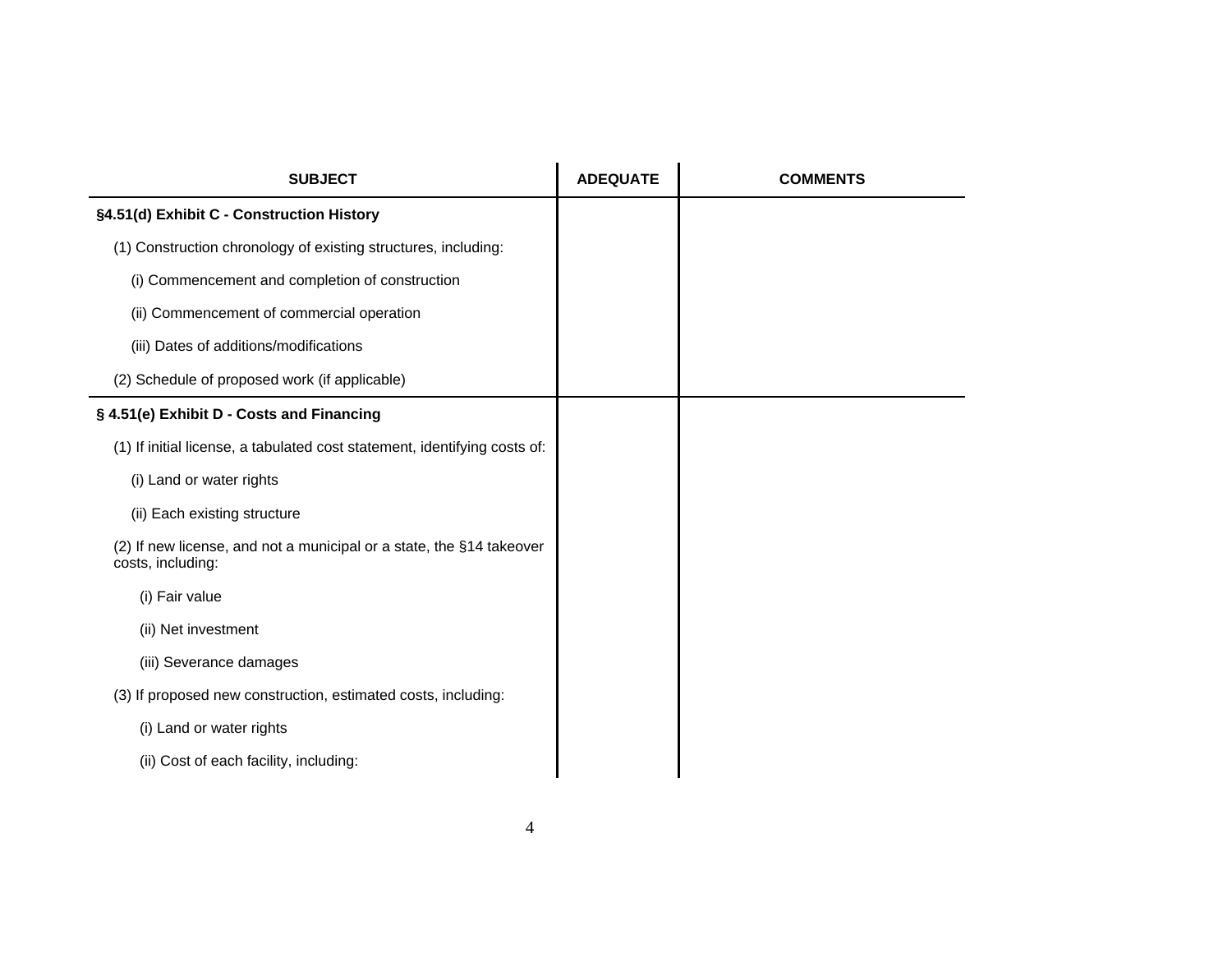| <b>SUBJECT</b>                                                                                                                    | <b>ADEQUATE</b> | <b>COMMENTS</b> |
|-----------------------------------------------------------------------------------------------------------------------------------|-----------------|-----------------|
| (A) Each major item                                                                                                               |                 |                 |
| (B) Indirect construction costs                                                                                                   |                 |                 |
| (C) Interest during construction                                                                                                  |                 |                 |
| (D) Overhead, contingencies, etc.                                                                                                 |                 |                 |
| (4) Average annual project cost, including:                                                                                       |                 |                 |
| (i) Cost of capital                                                                                                               |                 |                 |
| (ii) Local, state, and federal taxes                                                                                              |                 |                 |
| (iii) Depreciation                                                                                                                |                 |                 |
| (iv) O&M expenses, A&G expense, insurance, contingencies,<br>etc.                                                                 |                 |                 |
| (v) Capital and O&M cost of each proposed environmental<br>measure                                                                |                 |                 |
| (5) Value of project power and basis                                                                                              |                 |                 |
| (6) Statement on sources and extent of financing                                                                                  |                 |                 |
| (7) Cost to develop application                                                                                                   |                 |                 |
| (8) On-peak & off-peak values of project power (provide<br>justification)                                                         |                 |                 |
| (9) Estimate annual increase due or decrease in project generation<br>and value of project power to changes in project operations |                 |                 |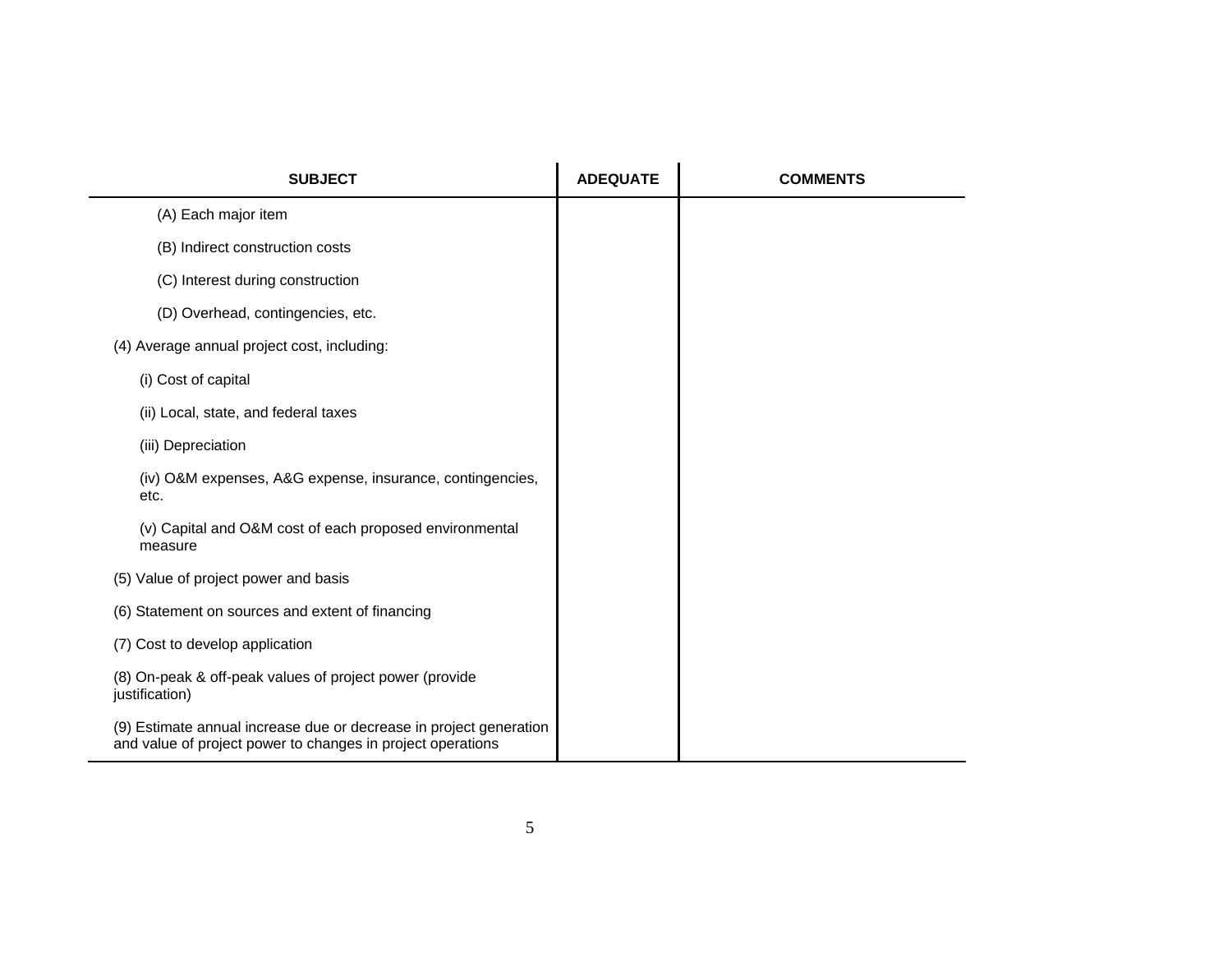| <b>SUBJECT</b>                                                                                                                    | <b>ADEQUATE</b> | <b>COMMENTS</b> |
|-----------------------------------------------------------------------------------------------------------------------------------|-----------------|-----------------|
| § 4.51(g) Exhibit F - Design Drawings (from § 4.41 (g))                                                                           |                 |                 |
| (1) Drawings of all major structures, showing:                                                                                    |                 |                 |
| (i) Plan views                                                                                                                    |                 |                 |
| (ii) Elevation views                                                                                                              |                 |                 |
| (iii) Profiles                                                                                                                    |                 |                 |
| (iv) Section views                                                                                                                |                 |                 |
| (2) Preliminary design or final Exhibit F drawings                                                                                |                 |                 |
| (3) Supporting design report, including:                                                                                          |                 |                 |
| (i) Suitability of site Condition of structures                                                                                   |                 |                 |
| (ii) Geology and lab test reports                                                                                                 |                 |                 |
| (iii) Identify borrow/quarry sites and estimate needed material                                                                   |                 |                 |
| (iv) Major structures stability and stress test reports                                                                           |                 |                 |
| (v) Seismic loading and spillway design flood                                                                                     |                 |                 |
| (4) Two copies of supporting design report                                                                                        |                 |                 |
| §4.51(h) Exhibit G - Map (from § 4.41 (h))                                                                                        |                 |                 |
| (1) Map shows location of all project works and principal features                                                                |                 |                 |
| (2) Project boundary shown and encloses all project features;<br>described by surveys, contours, etc.; identifies all land owners |                 |                 |
|                                                                                                                                   |                 |                 |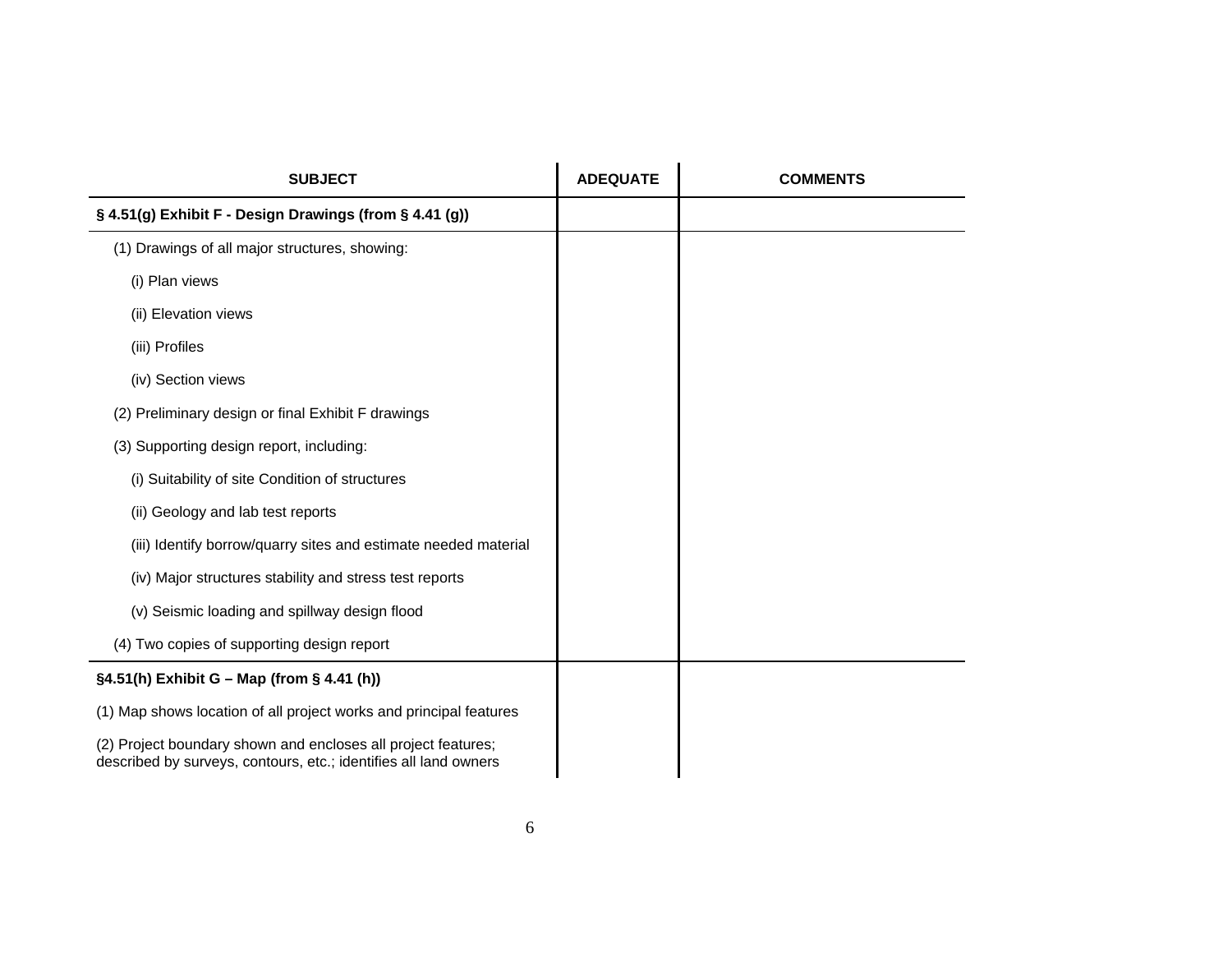| <b>SUBJECT</b>                                                     | <b>ADEQUATE</b> | <b>COMMENTS</b> |
|--------------------------------------------------------------------|-----------------|-----------------|
| (3) Identify all Federal lands, and complete land description form |                 |                 |
| (4) Identify applicant owned land, and lands to be acquired        |                 |                 |
| ADDITIONAL COMMENTS:                                               |                 |                 |

| <b>SUBJECT</b>                                                                                                                     | <b>ADEQUATE</b> | <b>COMMENTS</b> |
|------------------------------------------------------------------------------------------------------------------------------------|-----------------|-----------------|
| §16.10 Exhibit H                                                                                                                   |                 |                 |
| (a) Information to be provided by all applicants                                                                                   |                 |                 |
| (1) Plans, abilities to operate and maintain reliable service i.e.                                                                 |                 |                 |
| (i) Increase capacity                                                                                                              |                 |                 |
| (ii) Coordinate with upstream & downstream projects                                                                                |                 |                 |
| (iii)Coordinate with electrical systems to minimize costs                                                                          |                 |                 |
| (2) Short & long term need by the application for project power:                                                                   |                 |                 |
| (i) Reasonable costs & availability of alternative sources of<br>power if license denied                                           |                 |                 |
| (ii) Cost increases incurred for alternate power, if license denied                                                                |                 |                 |
| (iii) The effect of each alternate source of power on: (A) the<br>applicant's customers, (B) the load operating characteristics, & |                 |                 |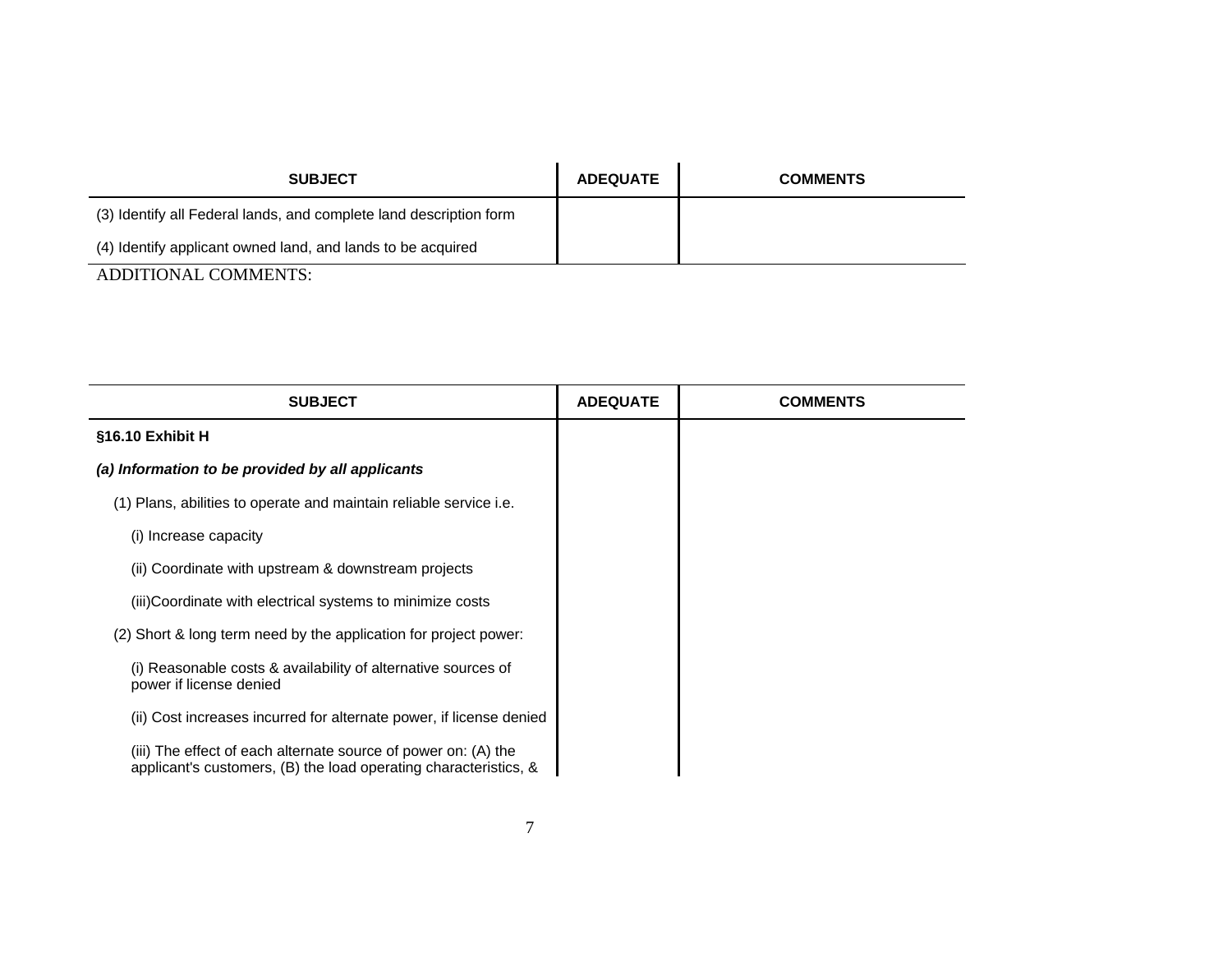| <b>SUBJECT</b>                                                                                                                                                                                                                                                                           | <b>ADEQUATE</b> | <b>COMMENTS</b> |
|------------------------------------------------------------------------------------------------------------------------------------------------------------------------------------------------------------------------------------------------------------------------------------------|-----------------|-----------------|
| (C) on the communities served                                                                                                                                                                                                                                                            |                 |                 |
| (3) Data showing need, cost & availability of alternate power<br>sources, i.e.                                                                                                                                                                                                           |                 |                 |
| (i) Annual cost of project. power, including basis for calculation                                                                                                                                                                                                                       |                 |                 |
| (ii) Resources req. by applicant to meet applicant's capacity &<br>energy needs over short/long term; including: (A) energy and<br>capacity resources, (B) a resource analysis, & (C) load<br>management measures                                                                        |                 |                 |
| (iii) For alternate sources of power including new capacity at<br>existing units, new construction, off-system power purchases, &<br>load management measures - (A) show annual cost of<br>alternative, (B) basis of cost, and (C) a discussion of relative<br>merit of each alternative |                 |                 |
| (iv) The effect on direct providers of alternative power sources                                                                                                                                                                                                                         |                 |                 |
| (4) Effect of losing power on applicant's own industrial facilities                                                                                                                                                                                                                      |                 |                 |
| (5) If Indian tribe, statement tribe's need for power                                                                                                                                                                                                                                    |                 |                 |
| (6) Impact on applicant's transmission system of receiving/not<br>receiving license, i.e.                                                                                                                                                                                                |                 |                 |
| (i) Analysis of effects of redistributing flows, line losses, new<br>lines, with costs                                                                                                                                                                                                   |                 |                 |
| (ii) Analysis of advantages of applicant's transmission system in<br>distribution of power                                                                                                                                                                                               |                 |                 |
| (iii) Detailed single-line diagrams                                                                                                                                                                                                                                                      |                 |                 |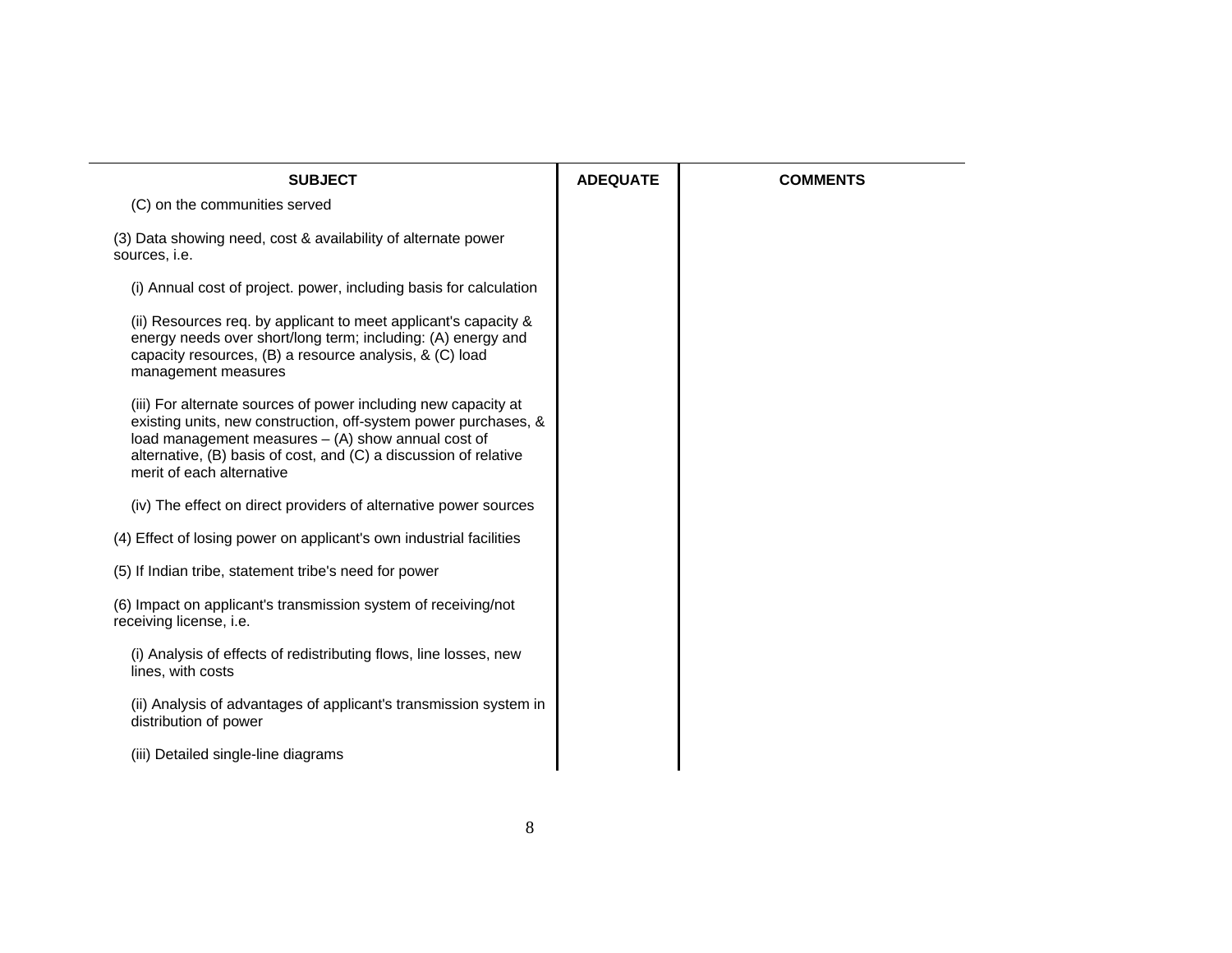| <b>SUBJECT</b>                                                                                                                                                                                                                                                                                                                                                                                   | <b>ADEQUATE</b> | <b>COMMENTS</b> |
|--------------------------------------------------------------------------------------------------------------------------------------------------------------------------------------------------------------------------------------------------------------------------------------------------------------------------------------------------------------------------------------------------|-----------------|-----------------|
| (7) If there are plans to modify, statement of need to modify<br>project. & conformance with compliance plans                                                                                                                                                                                                                                                                                    |                 |                 |
| (8) If no modify plans, statement of conformity with compliance<br>plans                                                                                                                                                                                                                                                                                                                         |                 |                 |
| (9) Applicant's financial & personnel resources to meet obligations<br>under new license                                                                                                                                                                                                                                                                                                         |                 |                 |
| (10) Notification by certification of land owners, if expansion                                                                                                                                                                                                                                                                                                                                  |                 |                 |
| (11) (i, ii) Applicant's electricity consumption efficiency<br>improvement program with record of assisting customers to<br>conserve power & does program comply with regulations                                                                                                                                                                                                                |                 |                 |
| (12) Names/addresses of Indian tribes if project.                                                                                                                                                                                                                                                                                                                                                |                 |                 |
| (b) Information to be provided applicant who is an existing licensee                                                                                                                                                                                                                                                                                                                             |                 |                 |
| (1) The information specified in paragraph (a)                                                                                                                                                                                                                                                                                                                                                   |                 |                 |
| (2) Statement of measures by licensee to ensure safe mgmt,<br>operation, & maintenance of project with: (i) descriptions of project<br>operation during flood, (ii) any warning devices to ensure<br>downstream safety, (iii) a discussion of any changes that may<br>affect EAP under Part 12, (iv) existing or planned structural<br>monitoring devices, & (v) employee & public safety record |                 |                 |
| (3) Current operation of project and constraints                                                                                                                                                                                                                                                                                                                                                 |                 |                 |
| (4) History of project operation & maintenance                                                                                                                                                                                                                                                                                                                                                   |                 |                 |
| (5) Discussion of power losses over last 5 years                                                                                                                                                                                                                                                                                                                                                 |                 |                 |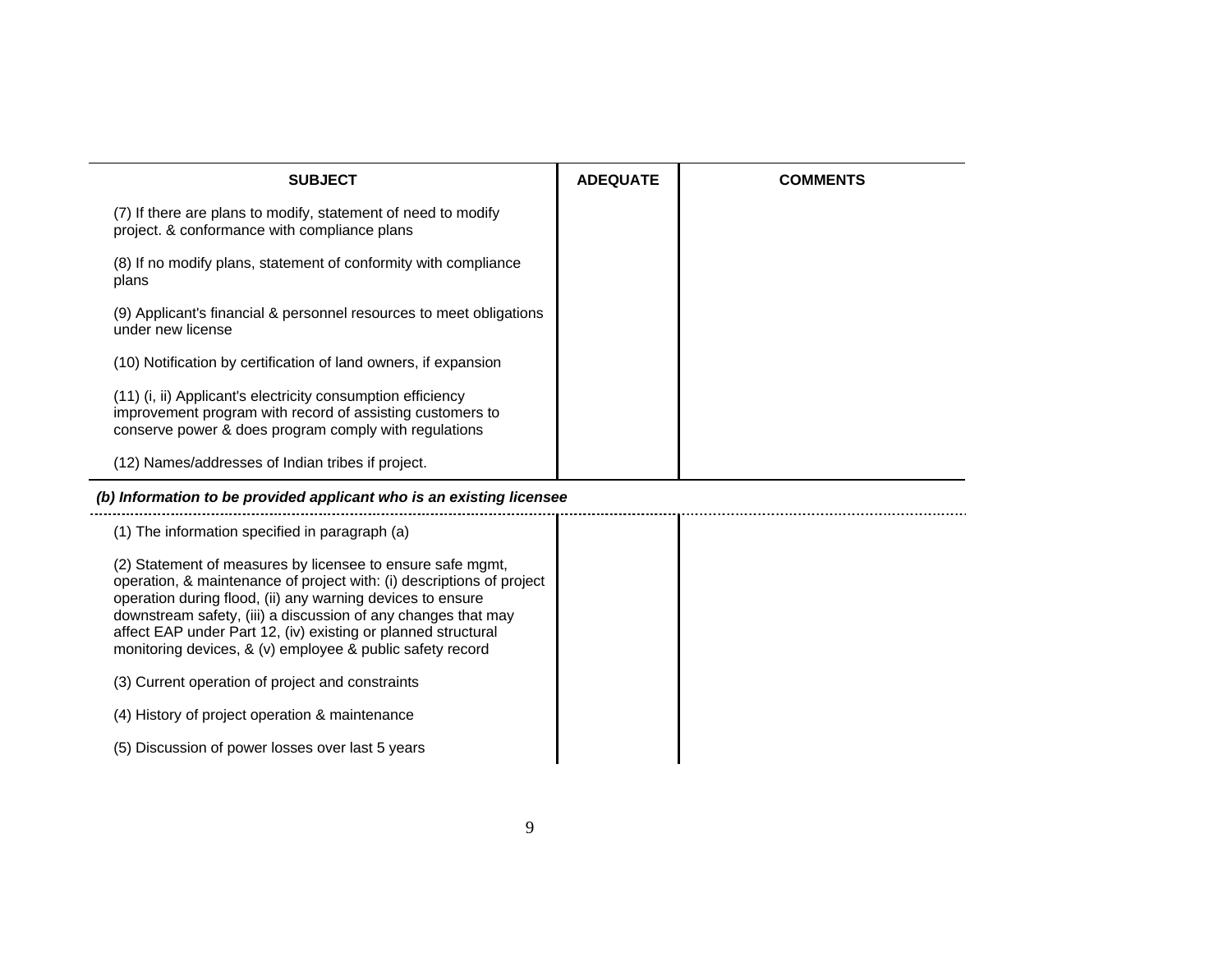| <b>SUBJECT</b>                                                                     | <b>ADEQUATE</b> | <b>COMMENTS</b> |
|------------------------------------------------------------------------------------|-----------------|-----------------|
| (6) Licensee's compliance record                                                   |                 |                 |
| (7) Actions taken by existing licensee that affect the public                      |                 |                 |
| (8) Expenses that would be reduced if project is transferred                       |                 |                 |
| (9) Annual fees paid under the FPA                                                 |                 |                 |
| (c) Information to be provided by an applicant who is not an existing licensee     |                 |                 |
| (1) The information specified in paragraph (a)                                     |                 |                 |
| (2) Applicant's plans to manage, operate, and maintain the project<br>safely with: |                 |                 |
| (i) Differences between applicant's plans & the existing licensee's<br>plans       |                 |                 |
| (ii) Measures to implement the existing EAP                                        |                 |                 |
| (iii) Applicant's plans to continue safety monitoring                              |                 |                 |
| (iv) Applicant's request to licensee to provide transmission<br>services           |                 |                 |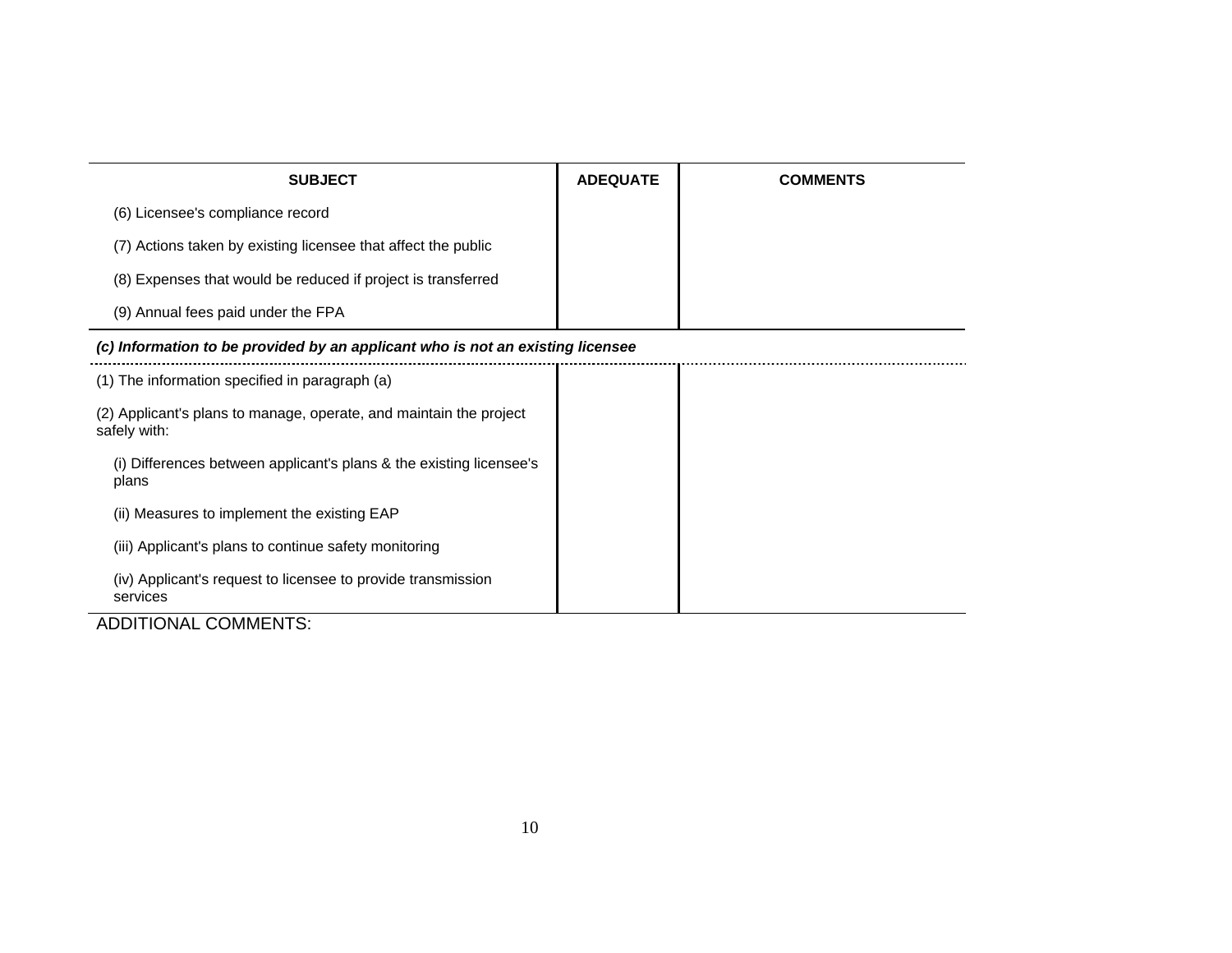## **NEW LICENSE MAJOR CONSTRUCTED HYDRO EXHIBIT E REGULATIONS (Filed under 18 CFR §4.51)**

| <b>SUBJECT</b>                             | <b>ADEQUATE</b> | <b>COMMENTS</b> |
|--------------------------------------------|-----------------|-----------------|
| § 4.51(f) Exhibit E - Environmental Report |                 |                 |
| (1) Existing environment description       |                 |                 |
| (2) Water Quality                          |                 |                 |
| (i) Consumptive uses                       |                 |                 |
| (ii) Existing water quality                |                 |                 |
| (iii) Minimum flow                         |                 |                 |
| (iv) Improving water quality               |                 |                 |
| (v) Water quality impacts                  |                 |                 |
| (3) Fishery resources                      |                 |                 |
| (i) Description of existing resources      |                 |                 |
| (ii) Agency recommended mitigation         |                 |                 |
| (iii) Applicant proposed mitigation        |                 |                 |
| (iv) Anticipated impacts                   |                 |                 |
| (v) Mitigation proposed:                   |                 |                 |
| (A) Drawings                               |                 |                 |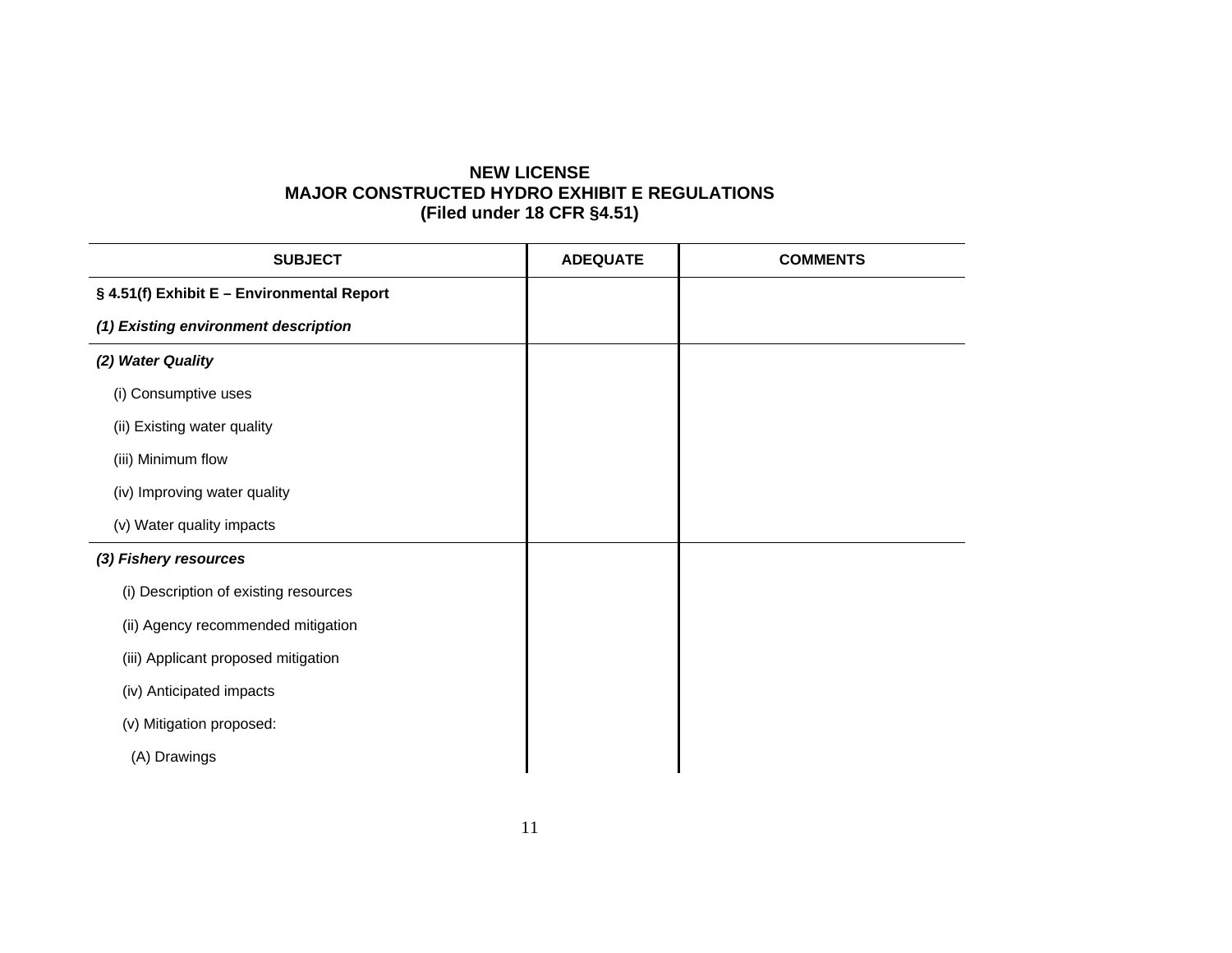| <b>SUBJECT</b>                                         | <b>ADEQUATE</b> | <b>COMMENTS</b> |
|--------------------------------------------------------|-----------------|-----------------|
| (B) Operation and maintenance                          |                 |                 |
| (C) Implementation or construction schedule            |                 |                 |
| (D) Cost and financing                                 |                 |                 |
| (E) Maps                                               |                 |                 |
| (3 cont.) Terrestrial resources and endangered species |                 |                 |
| (i) Description of existing resources                  |                 |                 |
| (ii) Agency recommended mitigation                     |                 |                 |
| FWS Comment on impacts on endangered species           |                 |                 |
| (iii) Applicant proposed mitigation                    |                 |                 |
| (iv) Anticipated impacts                               |                 |                 |
| (v) Mitigation proposed:                               |                 |                 |
| (A) Drawings                                           |                 |                 |
| (B) Operation and maintenance                          |                 |                 |
| (C) Implementation or construction schedule            |                 |                 |
| (D) Cost and financing                                 |                 |                 |
| (E) Maps                                               |                 |                 |
| (4) Historical and Cultural resources                  |                 |                 |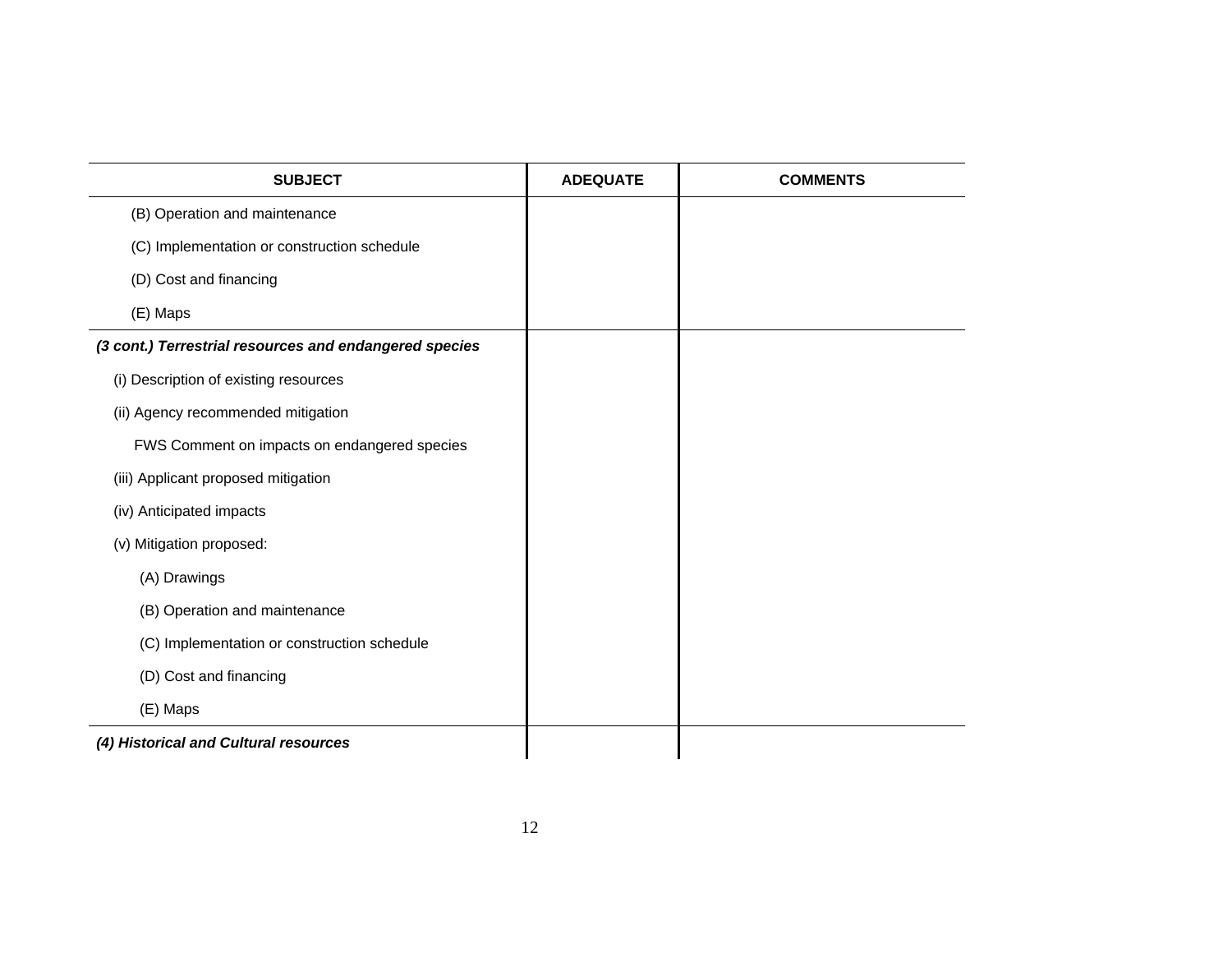| <b>SUBJECT</b>                                      | <b>ADEQUATE</b> | <b>COMMENTS</b> |
|-----------------------------------------------------|-----------------|-----------------|
| • Consultation with the SHPO and NPS                |                 |                 |
| (i) National Register status                        |                 |                 |
| (ii) Agency mitigation recommendations and response |                 |                 |
| (iii) Survey and salvage                            |                 |                 |
| (A) Schedule                                        |                 |                 |
| (B) Cost and financing                              |                 |                 |
| (5) Recreation                                      |                 |                 |
| (i) Existing facilities                             |                 |                 |
| (ii) Existing and potential use                     |                 |                 |
| (iii) Agency recommended development                |                 |                 |
| (iv) Applicant proposed development                 |                 |                 |
| (v) Development proposal:                           |                 |                 |
| (A) Operation and maintenance                       |                 |                 |
| (B) Construction schedule                           |                 |                 |
| (C) Cost and Financing                              |                 |                 |
| (D) Maps                                            |                 |                 |
| (vi) Designated waters and project lands            |                 |                 |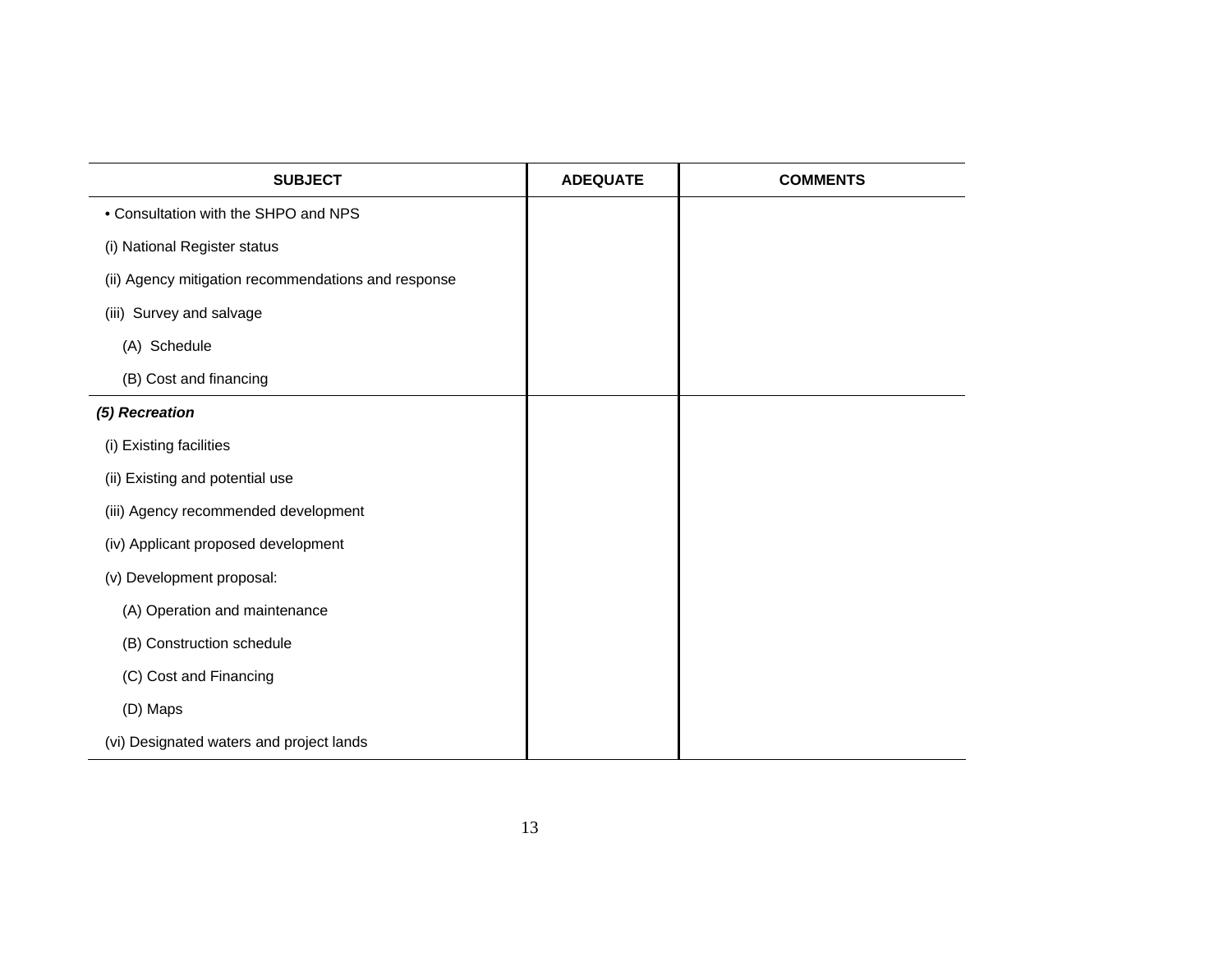| <b>SUBJECT</b>                                                                                                                                                                                                                            | <b>ADEQUATE</b> | <b>COMMENTS</b> |
|-------------------------------------------------------------------------------------------------------------------------------------------------------------------------------------------------------------------------------------------|-----------------|-----------------|
| (6) Land management and aesthetics                                                                                                                                                                                                        |                 |                 |
| (i) Existing uses of project and surrounding lands                                                                                                                                                                                        |                 |                 |
| (ii) Applicant proposed mitigation                                                                                                                                                                                                        |                 |                 |
| (iii) Wetlands                                                                                                                                                                                                                            |                 |                 |
| (iv) Costs of buffer zones                                                                                                                                                                                                                |                 |                 |
| (v) Development                                                                                                                                                                                                                           |                 |                 |
| (vi) Maps                                                                                                                                                                                                                                 |                 |                 |
| (7) Literature citations                                                                                                                                                                                                                  |                 |                 |
| § 4.38 and § 16.8 Consultation Requirements                                                                                                                                                                                               |                 |                 |
| (b) Stage 1 Requirements Applicant has provided agencies<br>with sufficient information including.                                                                                                                                        |                 |                 |
| (1) A copy of the Pre Application Document required by § 5.6                                                                                                                                                                              |                 |                 |
| (2) (i-viii) maps, engineering design, summary of existing<br>operational changes, affected environment description,<br>streamflow and water regime information, proposed studies, etc.<br>(if may apply for non-power license exemption) |                 |                 |
| (3) If elect to conduct pre-filing consultation, the applicant must:<br>hold a joint meeting, site visit, consult with resource agencies<br>and Indian tribes and the Commission, etc.                                                    |                 |                 |
| (4) Provide meeting recordings or transcripts                                                                                                                                                                                             |                 |                 |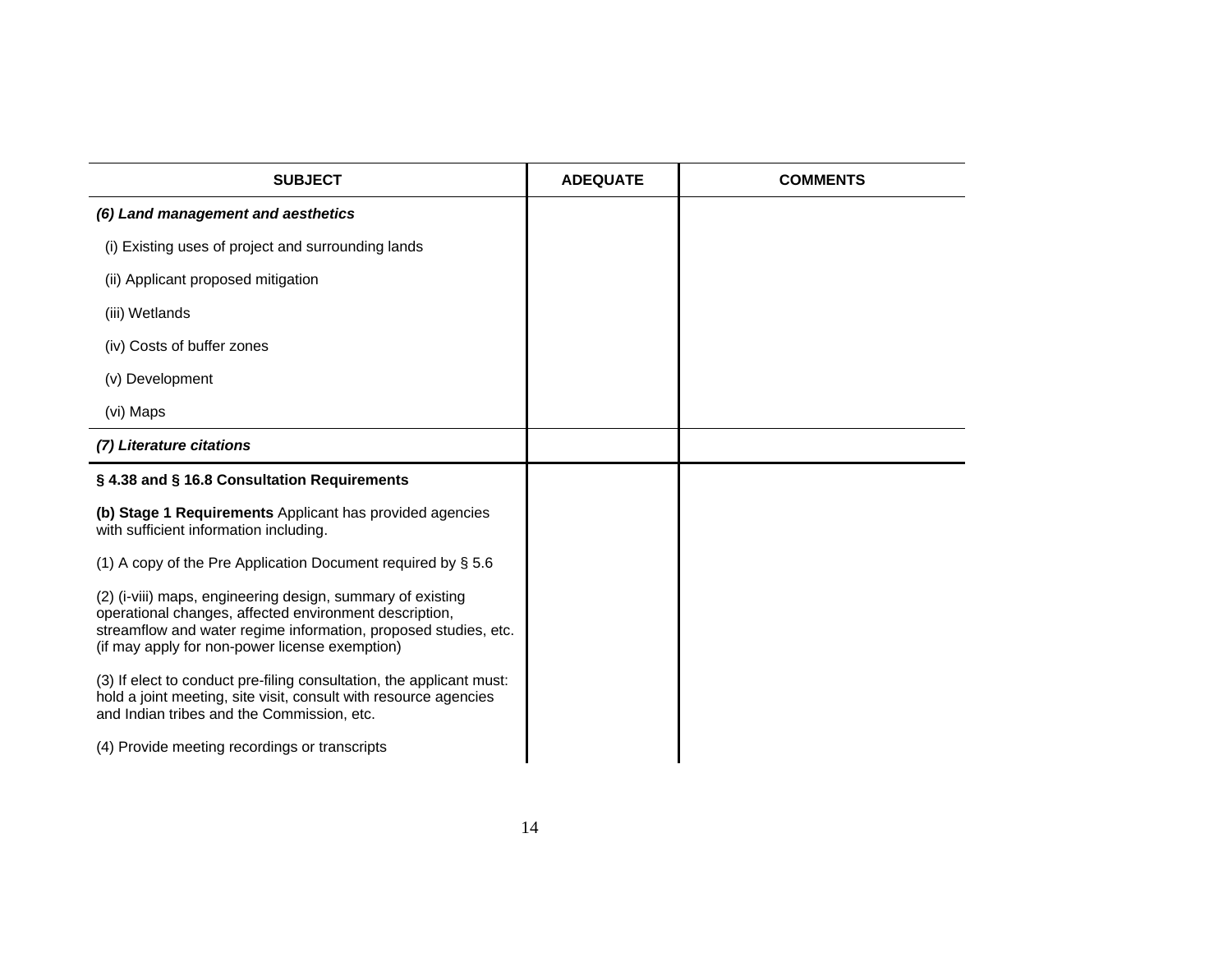| <b>SUBJECT</b>                                                                                                                             | <b>ADEQUATE</b> | <b>COMMENTS</b> |
|--------------------------------------------------------------------------------------------------------------------------------------------|-----------------|-----------------|
| (c) Stage 2 Requirements Applicant has conducted necessary<br>studies or provided an acceptable reason for not conducting<br>such studies. |                 |                 |
| (4) Applicant has provided agencies with:                                                                                                  |                 |                 |
| (i) A copy of the draft application.                                                                                                       |                 |                 |
| (A) A statement indicating the type of application the<br>applicant expects to file with the Commission                                    |                 |                 |
| (ii) The results of all studies.                                                                                                           |                 |                 |
| (5) Applicant has allowed the agencies sufficient time to<br>comment on the draft application prior to filing. 90 days.                    |                 |                 |
| (d) Stage 3 Requirements Applicant has served a copy of the<br>final application on each of the agencies.                                  |                 |                 |
| (f) General Requirements.                                                                                                                  |                 |                 |
| Applicant has documented that all 3 stages of the consultation<br>process were fully satisfied.                                            |                 |                 |
| (5) Applicant has included agency consultation letters or a<br>detailed explanation of attempts to consultation described.                 |                 |                 |
| (6) Applicant has discussed compliance with any applicable state<br>and regional comprehensive plans.                                      |                 |                 |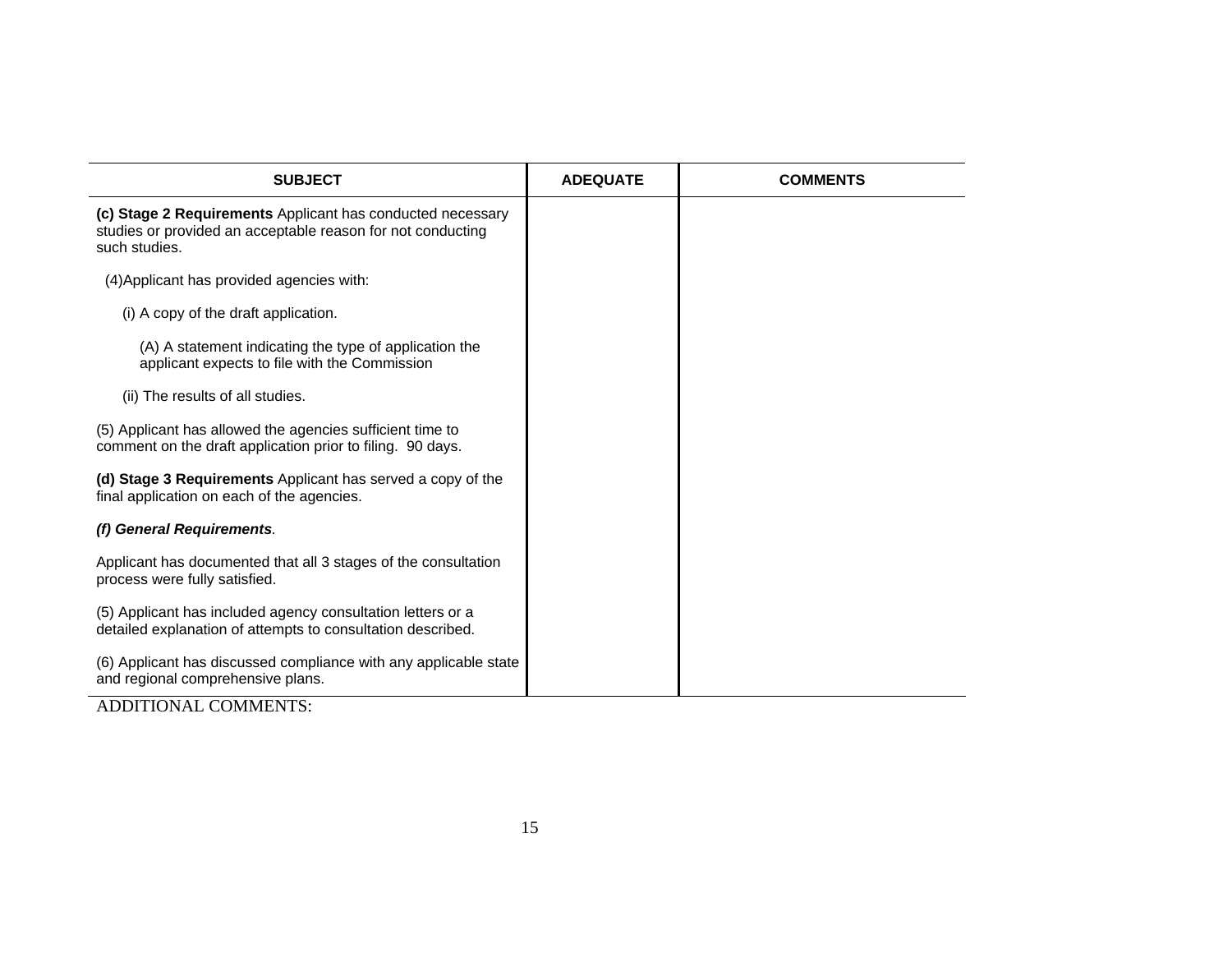### **NEW LICENSE MINOR OR MAJOR, LESS THAN 5 MW, CONSTRUCTED HYDRO EXHIBITS A,F-H REGULATIONS (4.61)**

| <b>SUBJECT</b>                                                                                                | <b>ADEQUATE</b> | <b>COMMENTS</b> |
|---------------------------------------------------------------------------------------------------------------|-----------------|-----------------|
| §4.61(b) Initial Statement                                                                                    |                 |                 |
| (1) Applicant Name                                                                                            |                 |                 |
| (2) Project Location                                                                                          |                 |                 |
| (3) Business address for applicant                                                                            |                 |                 |
| (4) Name, address, and telephone number for agents                                                            |                 |                 |
| (5) Citizenship and preferences                                                                               |                 |                 |
| (6) State requirements and compliance                                                                         |                 |                 |
| (7) Brief project description including proposed installed<br>capacity                                        |                 |                 |
| (8) U.S. Lands occupied - state, local                                                                        |                 |                 |
| <b>Other Information</b>                                                                                      |                 |                 |
| Federal, state, local political entities and facilities identified,<br>and affected Indian tribes §4.32(a)(2) |                 |                 |
| Notice issued in local newspapers and proof of publication<br>§4.32(b)(6)                                     |                 |                 |
| § 4.61 (c) Exhibit A - Project. Described                                                                     |                 |                 |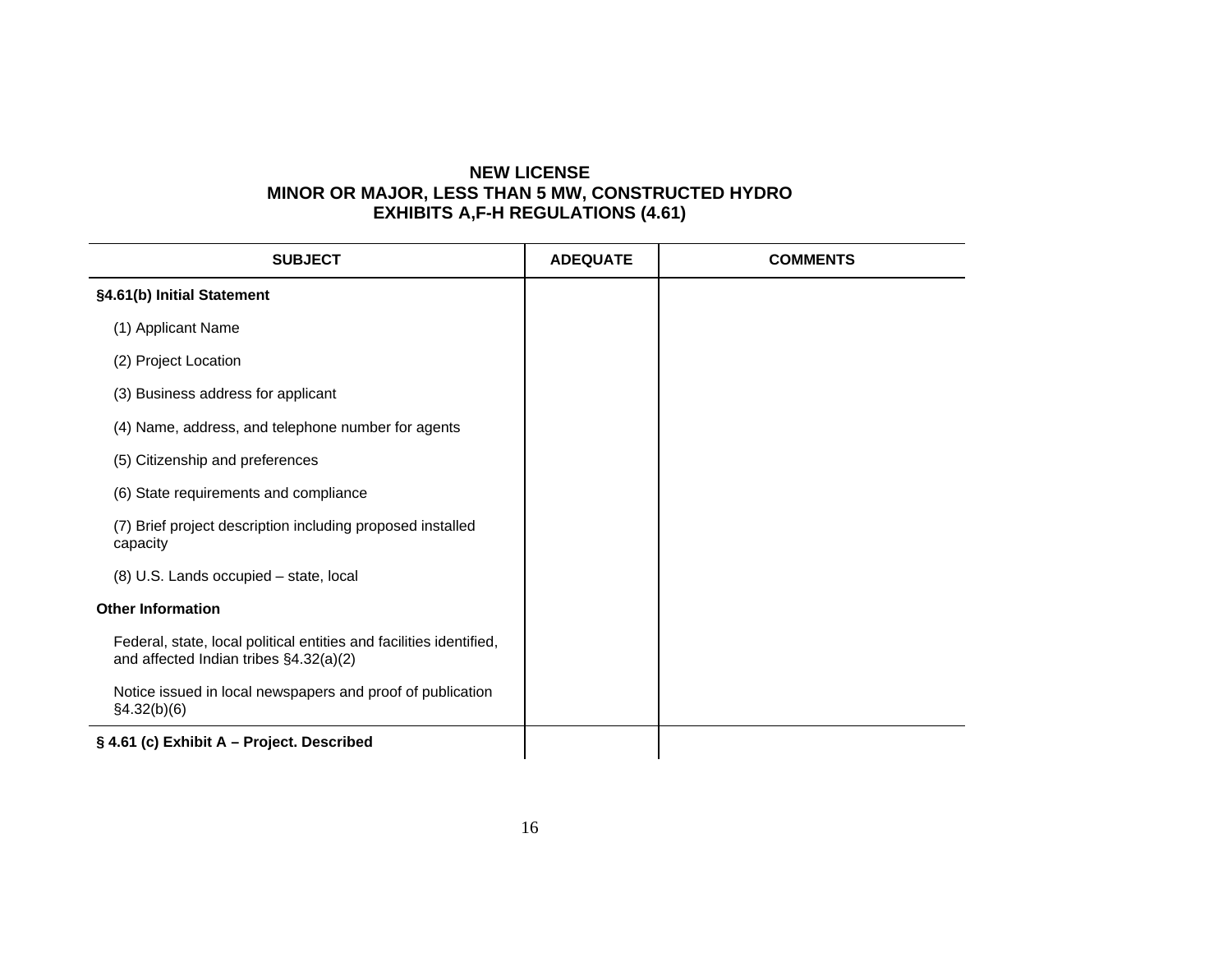| <b>SUBJECT</b>                                                                                              | <b>ADEQUATE</b> | <b>COMMENTS</b> |
|-------------------------------------------------------------------------------------------------------------|-----------------|-----------------|
| (1) (i) Number and capacity of generating units, future units?                                              |                 |                 |
| (ii) Turbine type                                                                                           |                 |                 |
| (iii) Describe project operation                                                                            |                 |                 |
| (iv) Annual generation                                                                                      |                 |                 |
| (v) Average head                                                                                            |                 |                 |
| (vi) Reservoir surface area and storage capacity                                                            |                 |                 |
| (vii) Hydraulic capacity (minimum and maximum)                                                              |                 |                 |
| Monthly flow duration curves                                                                                |                 |                 |
| Drainage area                                                                                               |                 |                 |
| (viii) Sizes, capacities, & construction materials of structures                                            |                 |                 |
| (ix) Project cost                                                                                           |                 |                 |
| (x) Capital costs and estimated O&M costs of proposed<br>environmental measures                             |                 |                 |
| (2) Project purpose                                                                                         |                 |                 |
| (3) Application development costs                                                                           |                 |                 |
| (4) On-peak and off-peak values used (include basis)                                                        |                 |                 |
| (5) Average annual increase or decrease in project generation<br>and value of power due to project changes. |                 |                 |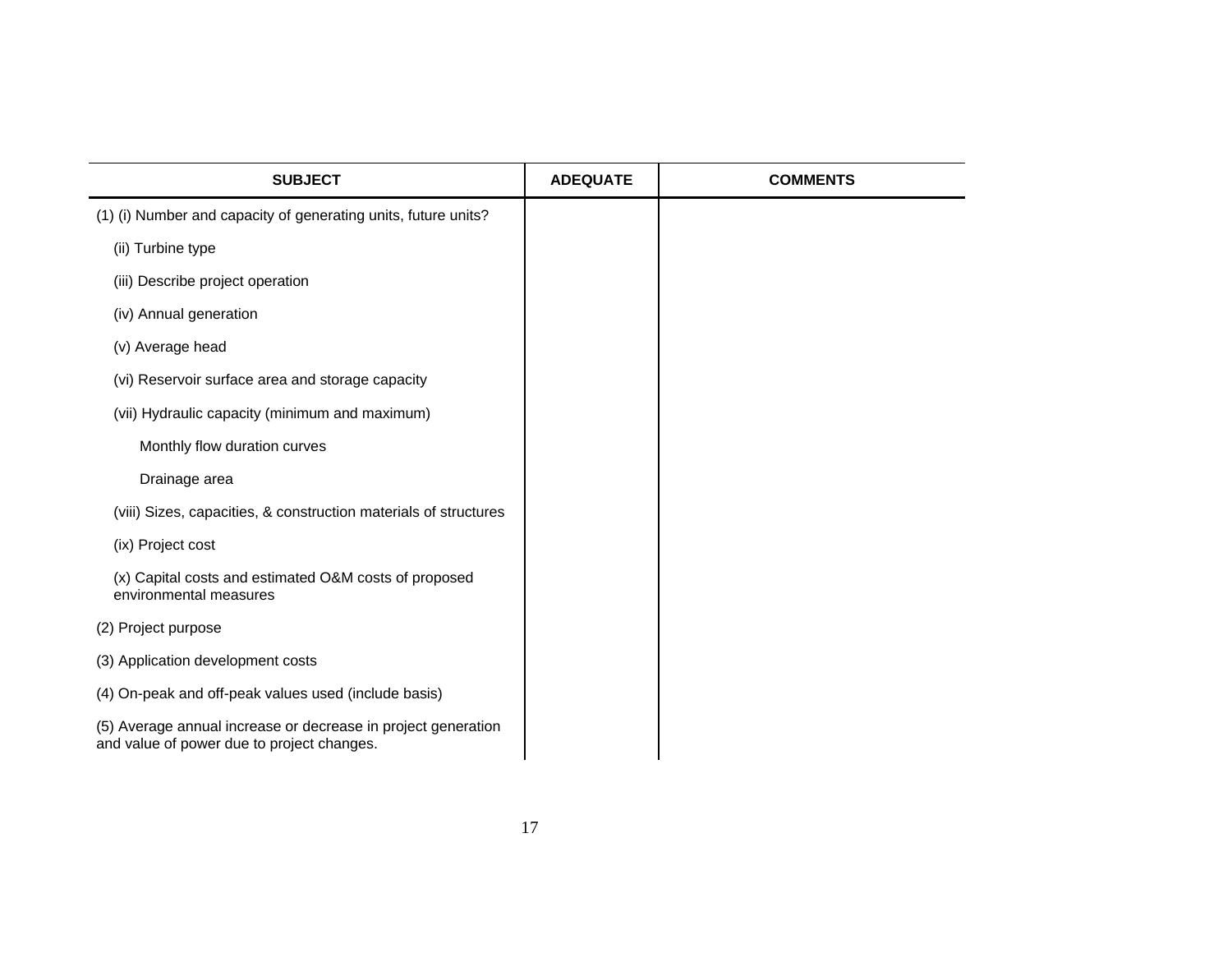| <b>SUBJECT</b>                                                     | <b>ADEQUATE</b> | <b>COMMENTS</b> |
|--------------------------------------------------------------------|-----------------|-----------------|
| (6) Undepreciated net investment                                   |                 |                 |
| (7) annual O&M expenses                                            |                 |                 |
| (8) Single-line electrical diagram                                 |                 |                 |
| (9) Measures to ensure safe management, O & M.                     |                 |                 |
| § 4.61(e) Exhibit F-Drawings of Project Works (see § 4.41<br>(g)   |                 |                 |
| (1) Drawings of all major structures, showing:                     |                 |                 |
| (i) Plan views                                                     |                 |                 |
| (ii) Elevation views                                               |                 |                 |
| (iii) Profiles                                                     |                 |                 |
| (iv) Section views                                                 |                 |                 |
| (2) Preliminary design or final Exhibit F drawings                 |                 |                 |
| (3) Supporting design report, including:                           |                 |                 |
| (i) Suitability of site Condition of structures                    |                 |                 |
| (ii) Geology and lab test reports                                  |                 |                 |
| (iii) Identify borrow/quarry sites and estimate needed<br>material |                 |                 |
| (iv) Major structures stability and stress test reports            |                 |                 |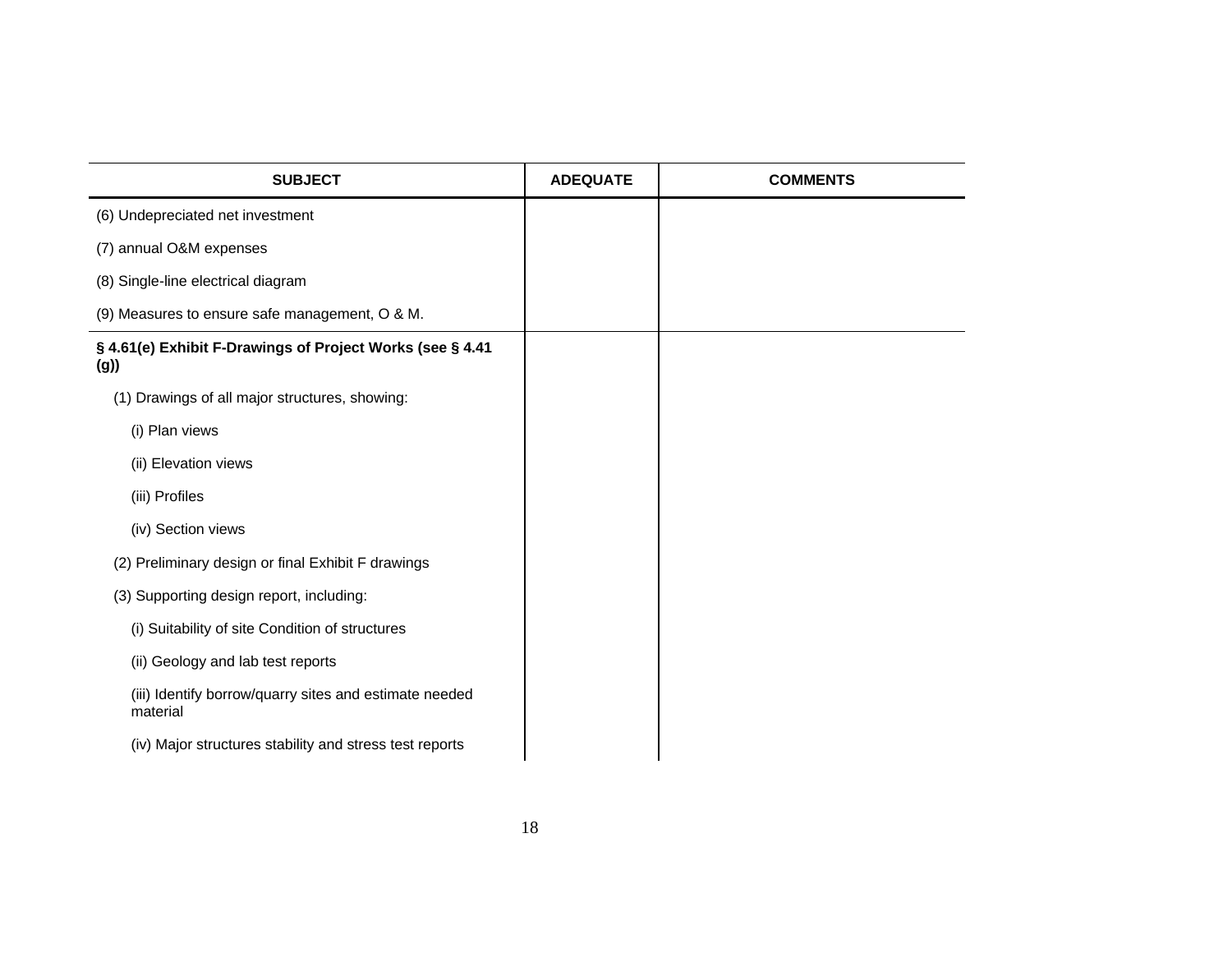| <b>SUBJECT</b>                                                                                                                    | <b>ADEQUATE</b> | <b>COMMENTS</b> |
|-----------------------------------------------------------------------------------------------------------------------------------|-----------------|-----------------|
| (v) Seismic loading and spillway design flood                                                                                     |                 |                 |
| (4) Two copies of supporting design report                                                                                        |                 |                 |
| $§4.61(h)$ Exhibit G – Map (from § 4.41 (h))                                                                                      |                 |                 |
| (1) Map shows location of all project works and principal<br>features                                                             |                 |                 |
| (2) Project boundary shown and encloses all project features;<br>described by surveys, contours, etc.; identifies all land owners |                 |                 |
| (3) Identify all Federal lands, and complete land description form                                                                |                 |                 |
| (4) Identify applicant owned land, and lands to be acquired                                                                       |                 |                 |
| ADDITIONAL COMMENTS:                                                                                                              |                 |                 |

| <b>SUBJECT</b>                                                     | <b>ADEQUATE</b> | <b>COMMENTS</b> |
|--------------------------------------------------------------------|-----------------|-----------------|
| §16.10 Exhibit H                                                   |                 |                 |
| (a) Information to be provided by all applicants                   |                 |                 |
| (1) Plans, abilities to operate and maintain reliable service i.e. |                 |                 |
| (i) Increase capacity                                              |                 |                 |
| (ii) Coordinate with upstream & downstream projects                |                 |                 |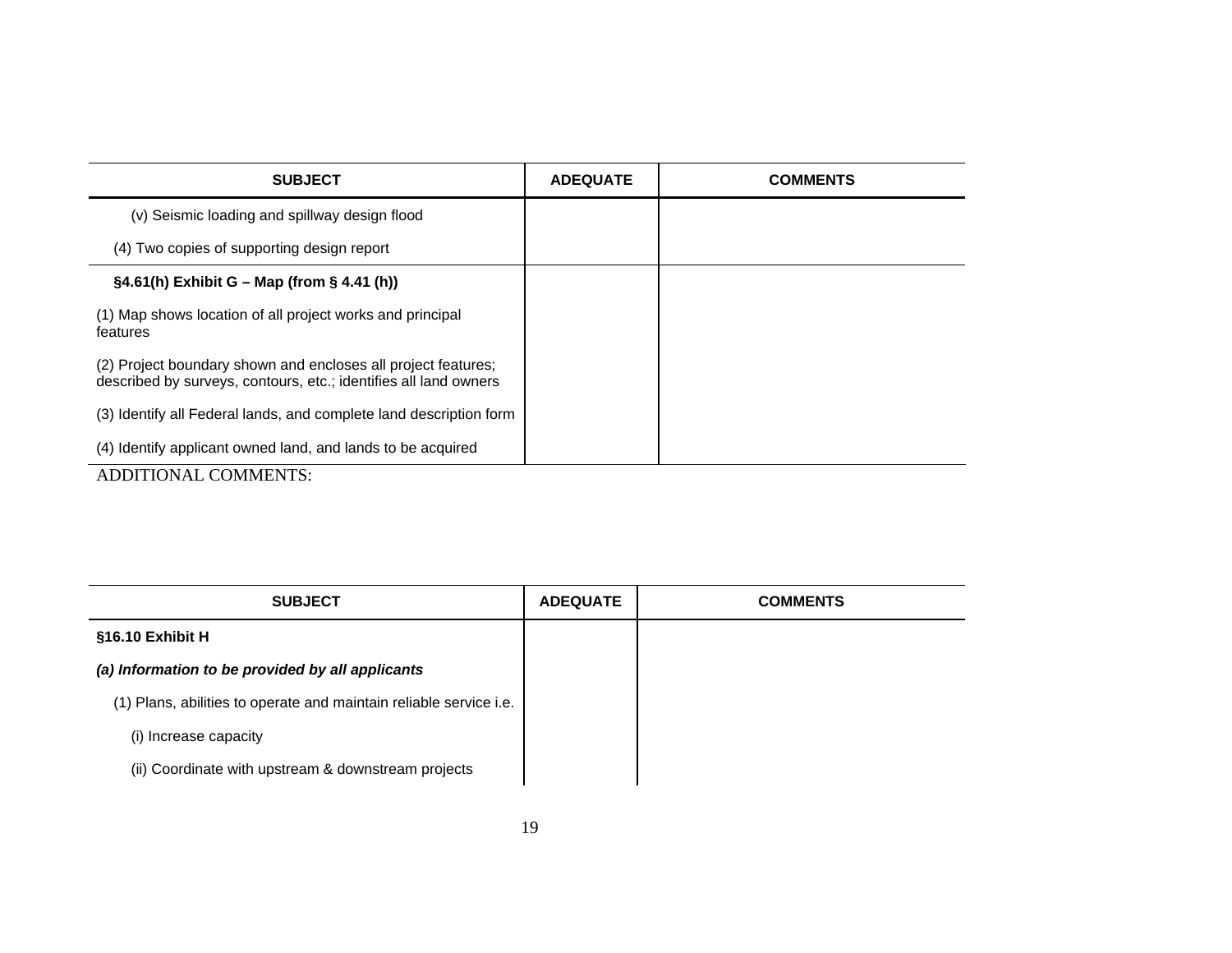| <b>SUBJECT</b>                                                                                                                                                                                                                                                                           | <b>ADEQUATE</b> | <b>COMMENTS</b> |
|------------------------------------------------------------------------------------------------------------------------------------------------------------------------------------------------------------------------------------------------------------------------------------------|-----------------|-----------------|
| (iii)Coordinate with electrical systems to minimize costs                                                                                                                                                                                                                                |                 |                 |
| (2) Short & long term need by the application for project<br>power:                                                                                                                                                                                                                      |                 |                 |
| (i) Reasonable costs & availability of alternative sources of<br>power if license denied                                                                                                                                                                                                 |                 |                 |
| (ii) Cost increases incurred for alternate power, if license<br>denied                                                                                                                                                                                                                   |                 |                 |
| (iii) The effect of each alternate source of power on: (A) the<br>applicant's customers, (B) the load operating<br>characteristics, & (C) on the communities served                                                                                                                      |                 |                 |
| (3) Data showing need, cost & availability of alternate power<br>sources, i.e.                                                                                                                                                                                                           |                 |                 |
| (i) Annual cost of project. power, including basis for<br>calculation                                                                                                                                                                                                                    |                 |                 |
| (ii) Resources req. by applicant to meet applicant's<br>capacity & energy needs over short/long term; including:<br>(A) energy and capacity resources, (B) a resource<br>analysis, & (C) load management measures                                                                        |                 |                 |
| (iii) For alternate sources of power including new capacity<br>at existing units, new construction, off-system power<br>purchases, & load management measures - (A) show<br>annual cost of alternative, (B) basis of cost, and (C) a<br>discussion of relative merit of each alternative |                 |                 |
| (iv) The effect on direct providers of alternative power<br>sources                                                                                                                                                                                                                      |                 |                 |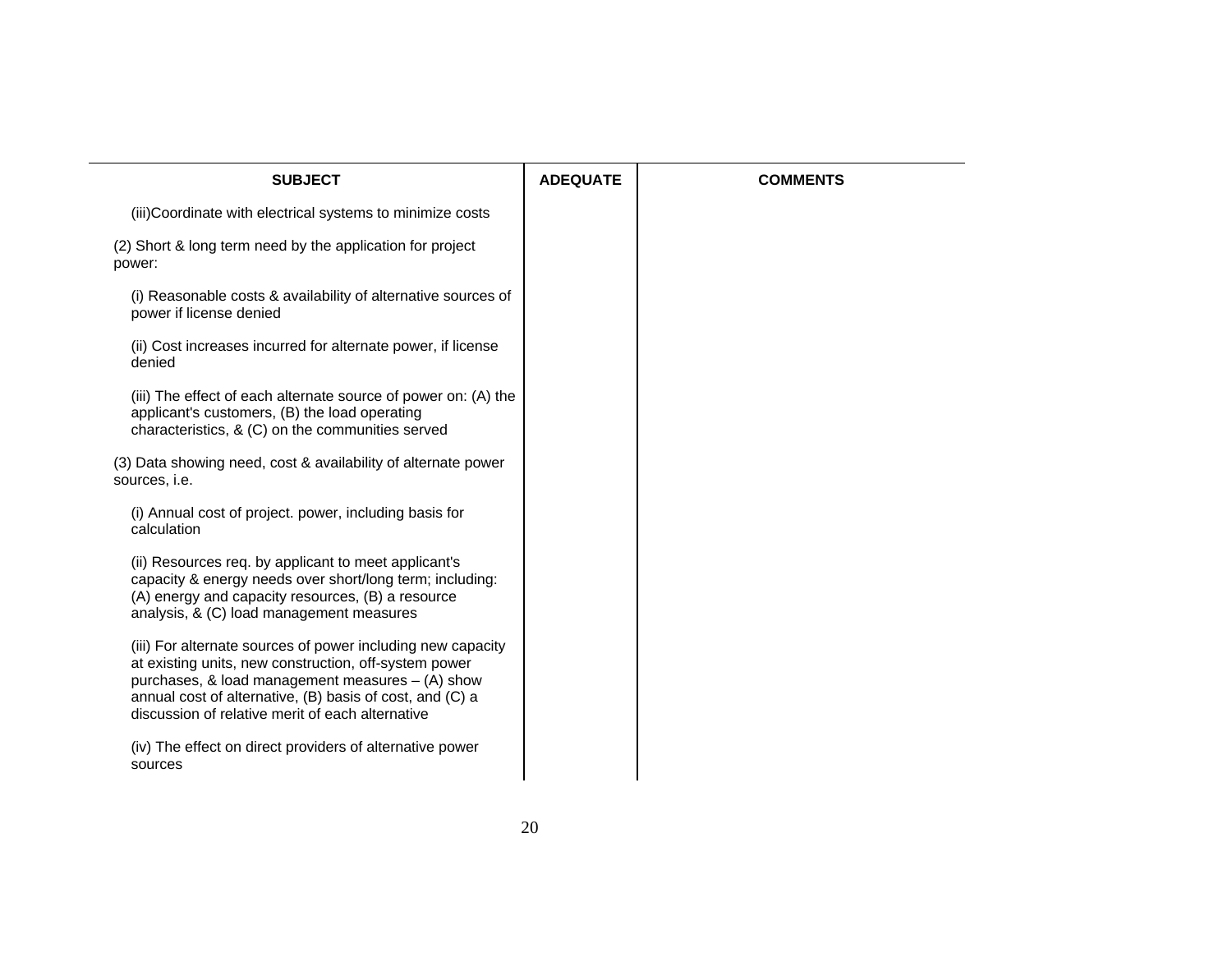| <b>SUBJECT</b>                                                                                                                                                                    | <b>ADEQUATE</b> | <b>COMMENTS</b> |
|-----------------------------------------------------------------------------------------------------------------------------------------------------------------------------------|-----------------|-----------------|
| (4) Effect of losing power on applicant's own industrial<br>facilities                                                                                                            |                 |                 |
| (5) If Indian tribe, statement tribe's need for power                                                                                                                             |                 |                 |
| (6) Impact on applicant's transmission system of receiving/not<br>receiving license, i.e.                                                                                         |                 |                 |
| (i) Analysis of effects of redistributing flows, line losses,<br>new lines, with costs                                                                                            |                 |                 |
| (ii) Analysis of advantages of applicant's transmission<br>system in distribution of power                                                                                        |                 |                 |
| (iii) Detailed single-line diagrams                                                                                                                                               |                 |                 |
| (7) If there are plans to modify, statement of need to modify<br>project. & conformance w/ comp. plans                                                                            |                 |                 |
| (8) If no modify plans, statement of conformity with<br>compliance plans                                                                                                          |                 |                 |
| (9) Applicant's financial & personnel resources to meet<br>obligations under new license                                                                                          |                 |                 |
| (10) Notification by certification of land owners, if expansion                                                                                                                   |                 |                 |
| (11) (i, ii) Applicant's electricity consumption efficiency<br>improvement program with record of assisting customers to<br>conserve power & does program comply with regulations |                 |                 |
| (12) Names/addresses of Indian tribes if project.                                                                                                                                 |                 |                 |

*(b) Information to be provided applicant who is an existing licensee*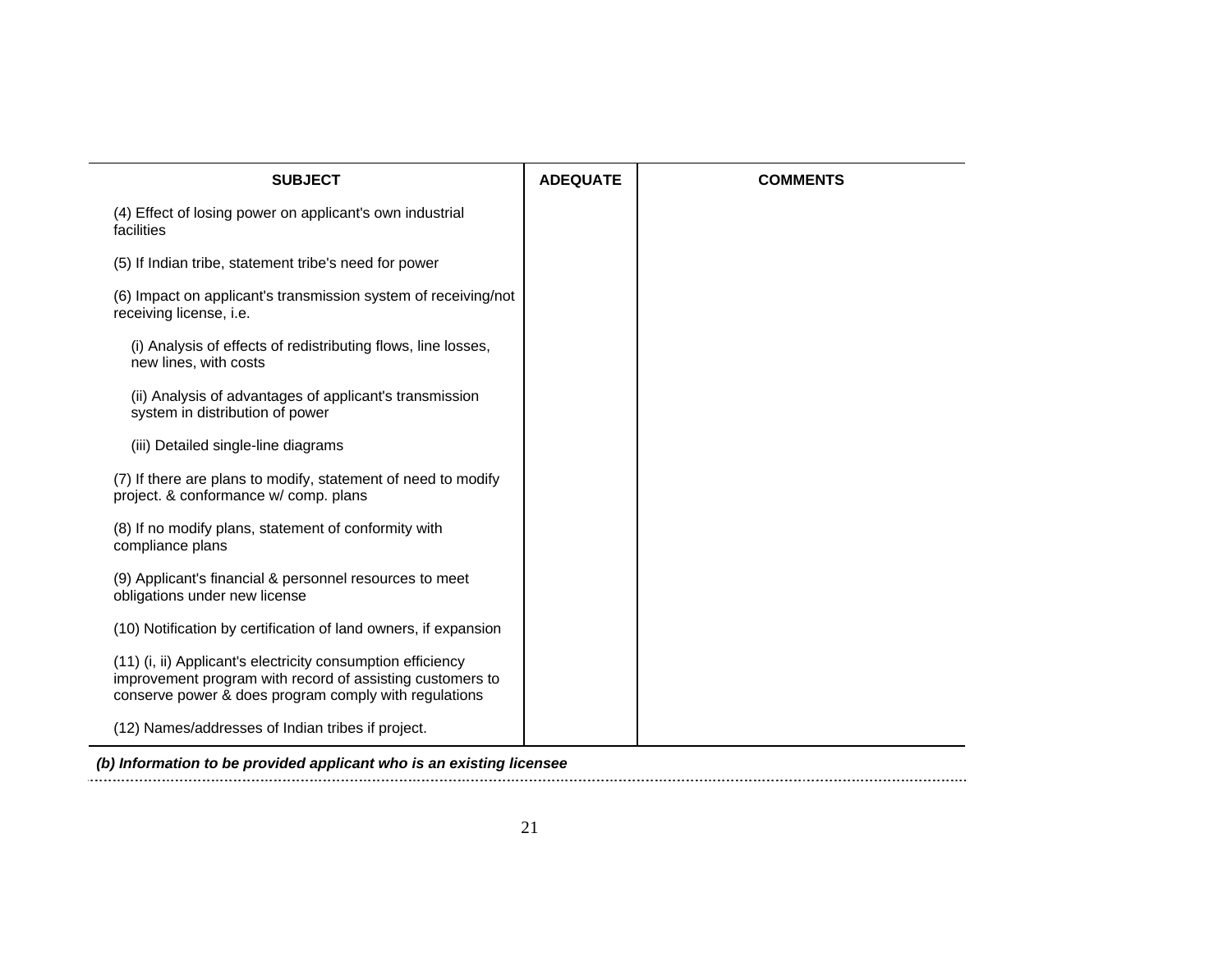| <b>SUBJECT</b>                                                                                                                                                                                                                                                                                                                                                                                      | <b>ADEQUATE</b> | <b>COMMENTS</b> |
|-----------------------------------------------------------------------------------------------------------------------------------------------------------------------------------------------------------------------------------------------------------------------------------------------------------------------------------------------------------------------------------------------------|-----------------|-----------------|
| (1) The information specified in paragraph a                                                                                                                                                                                                                                                                                                                                                        |                 |                 |
| (2) Statement of measures by licensee to ensure safe mgmt,<br>operation, & maintenance of project with: (i) descriptions of<br>project operation during flood, (ii) any warning devices to<br>ensure downstream safety, (iii) a discussion of any changes<br>that may affect EAP under Part 12, (iv) existing or planned<br>structural monitoring devices, & (v) employee & public safety<br>record |                 |                 |
| (3) Current operation of project and constraints                                                                                                                                                                                                                                                                                                                                                    |                 |                 |
| (4) History of project. operation & maintenance                                                                                                                                                                                                                                                                                                                                                     |                 |                 |
| (5) Discussion of power losses over last 5 years                                                                                                                                                                                                                                                                                                                                                    |                 |                 |
| (6) Licensee's compliance record                                                                                                                                                                                                                                                                                                                                                                    |                 |                 |
| (7) Actions taken by existing licensee that affect the public                                                                                                                                                                                                                                                                                                                                       |                 |                 |
| (8) Expenses that would be reduced if project is transferred                                                                                                                                                                                                                                                                                                                                        |                 |                 |
| (9) Annual fees paid under the FPA                                                                                                                                                                                                                                                                                                                                                                  |                 |                 |

#### *(c) Information to be provided by an applicant who is not an existing licensee*

| (1) The information specified in paragraph (a)                                   |  |
|----------------------------------------------------------------------------------|--|
| (2) Applicant's plans to manage, operate, and maintain the<br>project safely w/; |  |
| (i) Differences between applicant's plans & the existing<br>licensee's plans     |  |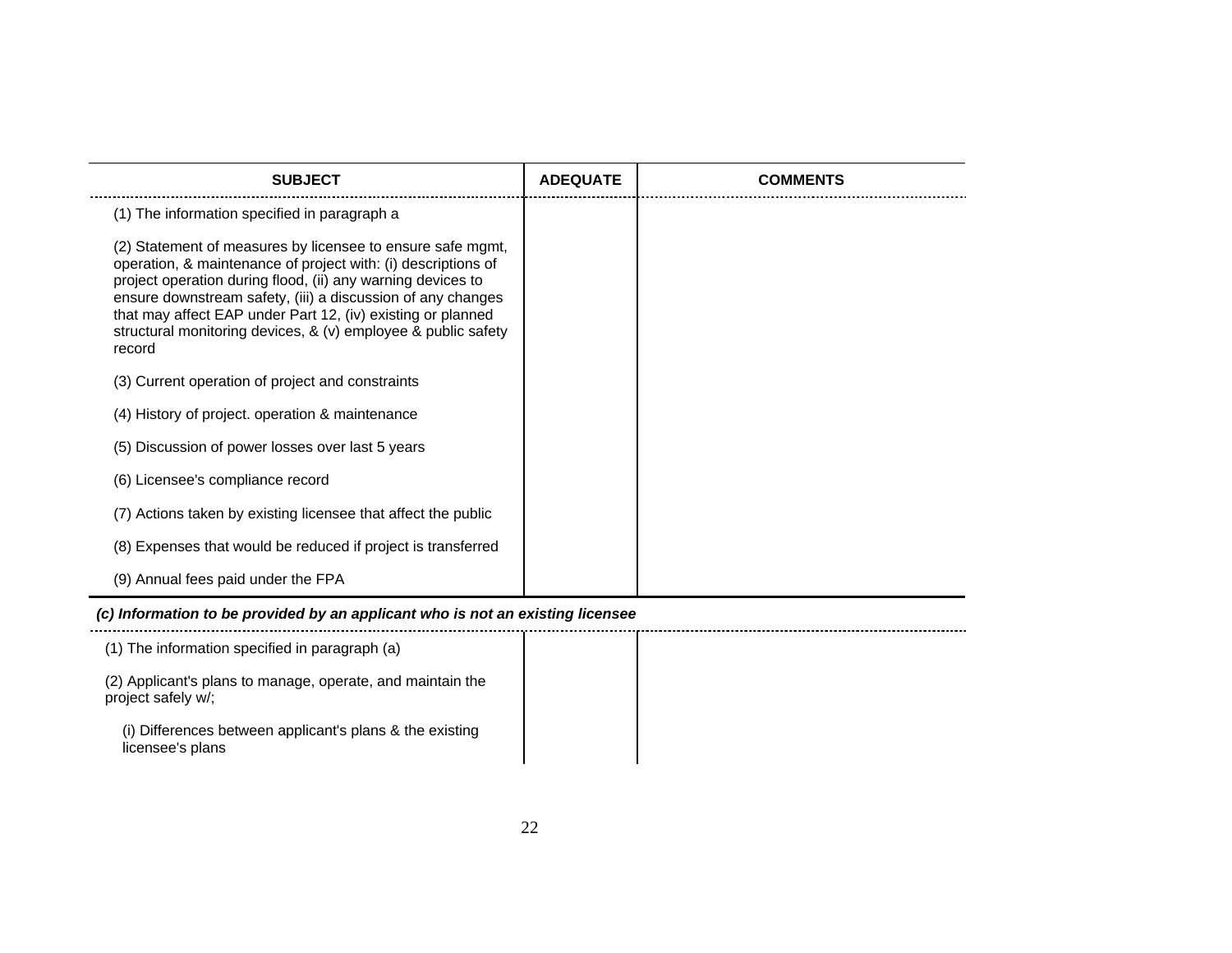| <b>SUBJECT</b>                                                           | <b>ADEQUATE</b> | <b>COMMENTS</b> |
|--------------------------------------------------------------------------|-----------------|-----------------|
| (ii) Measures to implement the existing EAP                              |                 |                 |
| (iii) Applicant's plans to continue safety monitoring                    |                 |                 |
| (iv) Applicant's request to licensee to provide transmission<br>services |                 |                 |

#### **NEW LICENSE MINOR OR MAJOR, LESS THAN 5 MW, CONSTRUCTED HYDRO EXHIBIT E REGULATIONS (Filed under 18 CFR §4.61)**

| <b>SUBJECT</b>                               | <b>ADEQUATE</b> | <b>COMMENTS</b> |
|----------------------------------------------|-----------------|-----------------|
| §4.61(d)(2) Exhibit E - Environmental Report |                 |                 |
| (i) Existing environment description         |                 |                 |
| Vegetative cover                             |                 |                 |
| Fish and wildlife resources                  |                 |                 |
| Water quality and quantity                   |                 |                 |
| Land and water uses                          |                 |                 |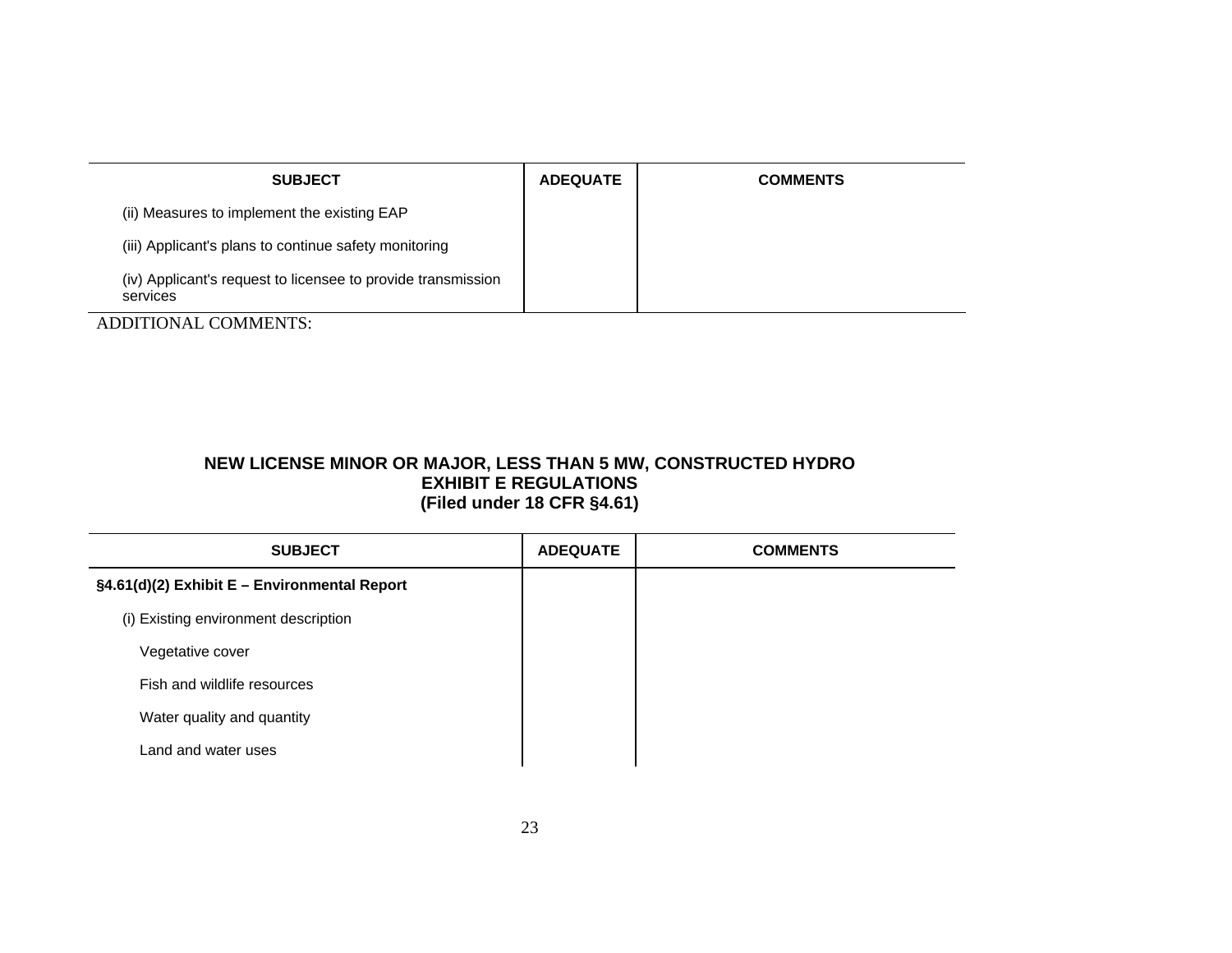| <b>SUBJECT</b>                                                                                                                                                                                                                            | <b>ADEQUATE</b> | <b>COMMENTS</b> |
|-------------------------------------------------------------------------------------------------------------------------------------------------------------------------------------------------------------------------------------------|-----------------|-----------------|
| Recreational uses                                                                                                                                                                                                                         |                 |                 |
| Historical and archeological resources (sites included in<br>or eligible for National Register)                                                                                                                                           |                 |                 |
| Scenic and aesthetic resources                                                                                                                                                                                                            |                 |                 |
| Endangered or threatened species, critical habitats                                                                                                                                                                                       |                 |                 |
| (ii) Description of environmental impacts and measures<br>proposed to protect and enhance environmental resources                                                                                                                         |                 |                 |
| (iii) Steps taken in consulting with agencies                                                                                                                                                                                             |                 |                 |
| § 4.38 and § 16.8 Consultation Requirements                                                                                                                                                                                               |                 |                 |
| (b) Stage 1 Requirements Applicant has provided agencies<br>with sufficient information including.                                                                                                                                        |                 |                 |
| (1) A copy of the Pre Application Document required by § 5.6                                                                                                                                                                              |                 |                 |
| (2) (i-viii) maps, engineering design, summary of existing<br>operational changes, affected environment description,<br>streamflow and water regime information, proposed studies, etc.<br>(if may apply for non-power license exemption) |                 |                 |
| (3) If elect to conduct pre-filing consultation, the applicant must:<br>hold a joint meeting, site visit, consult with resource agencies<br>and Indian tribes and the Commission, etc.                                                    |                 |                 |
| (4) Provide meeting recordings or transcripts                                                                                                                                                                                             |                 |                 |
| (c) Stage 2 Requirements Applicant has conducted necessary<br>studies or provided an acceptable reason for not conducting                                                                                                                 |                 |                 |